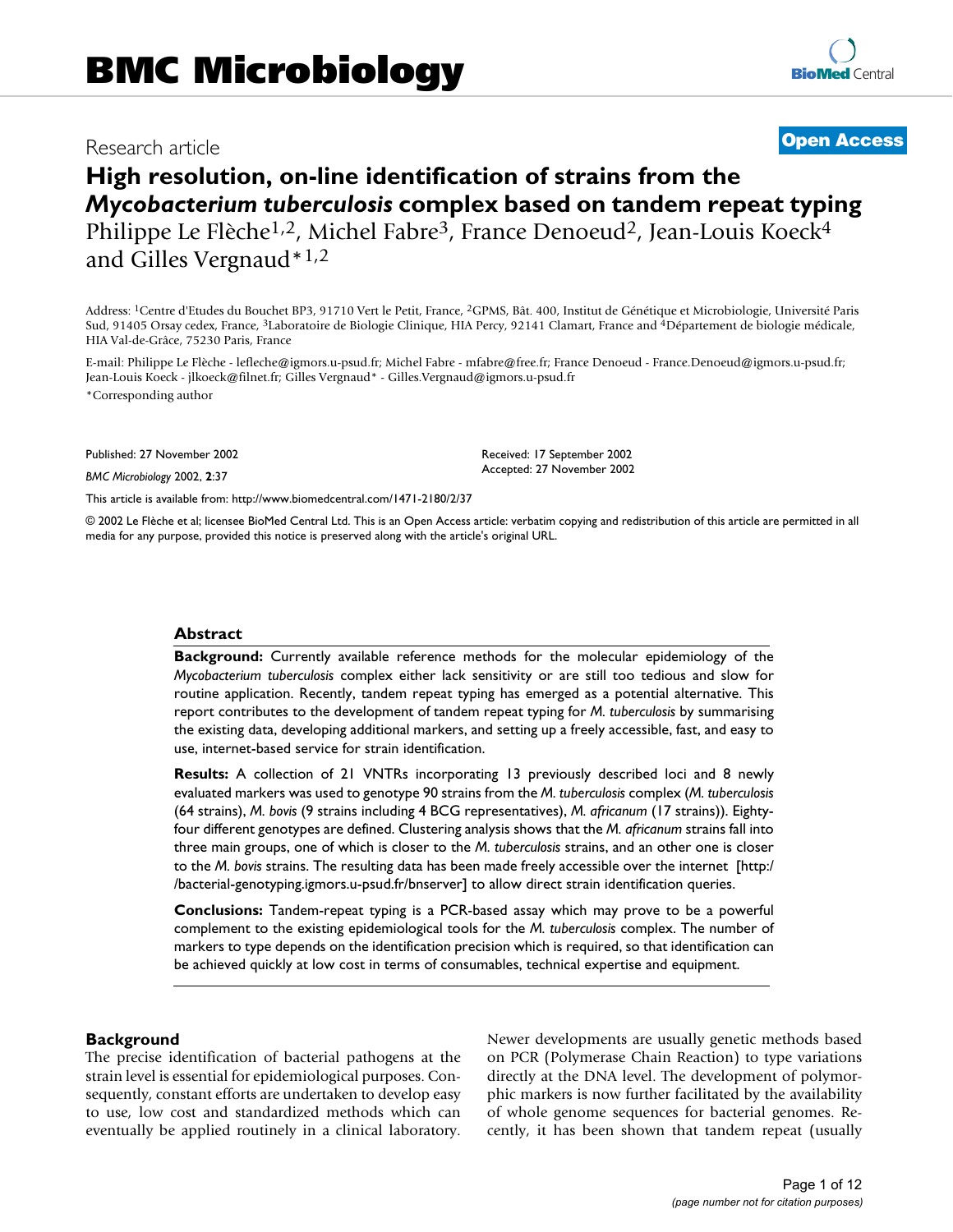called minisatellites or VNTRs for Variable Number of Tandem Repeats) loci provide a source of very informative markers not only in humans where some are still in use for identification purposes (paternity analyses, forensics) but also in bacteria. Tandem repeats are easily identified from genome sequence data, the typing of tandem repeat length is relatively straight forward, and the resulting data can be easily coded and exchanged between laboratories independently of the technology used to measure PCR fragment sizes. Furthermore, the resolution of tandem repeats typing is cumulative, i.e. the inclusion of more markers in the typing assay can, when necessary, increase the identification resolution. However, the density of tandem repeats in bacterial genomes varies from species to species, and not all tandem repeats are polymorphic [1]. In addition, some tandem repeats are so unstable that they have no or little long-term epidemiological value [2]. This indicates that for each species under consideration, tandem repeats must be evaluated using representative collections of strains before they can be used. Tandem repeats for bacterial identification have already proved their utility for the typing of the highly monomorphic pathogens *Bacillus anthracis*, *Yersinia pestis*, [1] and *M. tuberculosis*. In this last case, the value of tandem repeat based identification was recognised very early [3]. The so-called DR (direct repeat) locus is a relatively large tandem repeat locus of unknown biological significance. The motif is 72 bp long, one half is highly conserved, whereas the other half (called the spacer element) is highly diverged. The spoligotyping method [4] takes advantage of these internal variations to distinguish the hundreds of different alleles at this locus, which have been reported in the *M. tuberculosis* complex among the thousands of strains typed so far [5]. Although it is quite powerful, with many advantages, spoligotyping suffers from a lack of resolution compared to the current gold-standard in *M. tuberculosis* genetic identification, IS*6110* typing [6]. IS*6110* typing is an RFLP (Restriction Fragment Length Polymorphism) method using the mobile element IS*6110* as a probe. Strains with a low-copy number of IS*6110* elements (such as most *M. bovis* strains) are poorly resolved by this method. The so-called PGRS (polymorphic GC-rich sequence) method is an other RFLP approach in which the probe used is a GC-rich tandem repeat. The polymorphisms which are scored at multiple loci simultaneously on the Southern blot are variations in the tandem repeats length (and not internal variations at a single locus as assayed by spoligotyping). The profiles generated are very informative, but in comparison with IS*6110* typing, PGRS results are more difficult to score, because the intensity of the bands are highly variable (alleles with a small tandem array yield a lower hybridisation signal) [6]. Both PGRS and IS*6110* typing are hindered by the requirement for relatively large amounts of high quality DNA which is an issue for slow-growing mycobacteria.

More recently, and owing to the release of genome sequence data, the allele-length polymorphism of tandem repeat loci has been evaluated by PCR. Essentially three complementary sets of markers have been developed [7– 9]. In the first report, exact tandem repeats (ETRs) were identified by searching the existing literature as well as early versions of the *M. tuberculosis* genome sequence data [7]. The resolution provided by this first set of five loci is lower than both IS*6110* RFLP typing and spoligotyping according to a comparative study [6]. In the second report, a family of tandem repeats characterized by similar repeat units was identified by sequence similarity search in the genome sequence data. A set of 12 loci was selected (including two of the five ETR loci) and the resulting panel has a resolution close to IS*6110* typing according to [10]. In the third report tandem repeats with highly conserved (>95%) motifs longer than 50 bp identified in the *M. tuberculosis* genome sequence have been investigated. Altogether, the currently available collection of polymorphic tandem repeats for the typing of *M. tuberculosis* comprises 27 loci (taking into account duplicates) (Table 1). Fifteen have a polymorphism index above 0.5.

This collection of markers should already provide a typing resolution comparable to the current reference methods. Given that not all tandem repeats present in *M. tuberculosis* have been evaluated for polymorphism, it is likely that the typing resolution of minisatellites could further be improved. Eventually, normalisation work will have to be done in order to promote the use of tandem repeats. A number of the loci analysed are known under different names in different studies, (for instance, ETRD [7] is also known as MIRU4 in [10]; and VNTR 0580 in [11]) and the coding (number of motifs in an allele) of alleles can also be different in different studies, for reasons explained in [11]. This is due in part to the fact that the number of repeats is not necessarily an integer value (Table 1). Furthermore, because the repeats in an array are not necessarily exact repeats, there can be ambiguities in the definition of the first and last base pair of the array. Finally, in addition to length variations due to the addition or deletion of an exact number of units, microdeletions or insertions within some repeat units are sometimes observed (MIRU4 is one such instance [12]).

One purpose of the present report is to contribute to the development of Multiple Loci VNTR Analysis (MVLA) through the evaluation of new markers and the setting up of an on-line identification tool for the *M. tuberculosis* complex which can be queried very easily with the user's personal data. In the present report, we first take advantage of the availability of genome sequence from two *M. tuberculosis* strains to complement the current collection of polymorphic tandem repeat markers. We identified *in silico* tandem repeats showing a different length in the two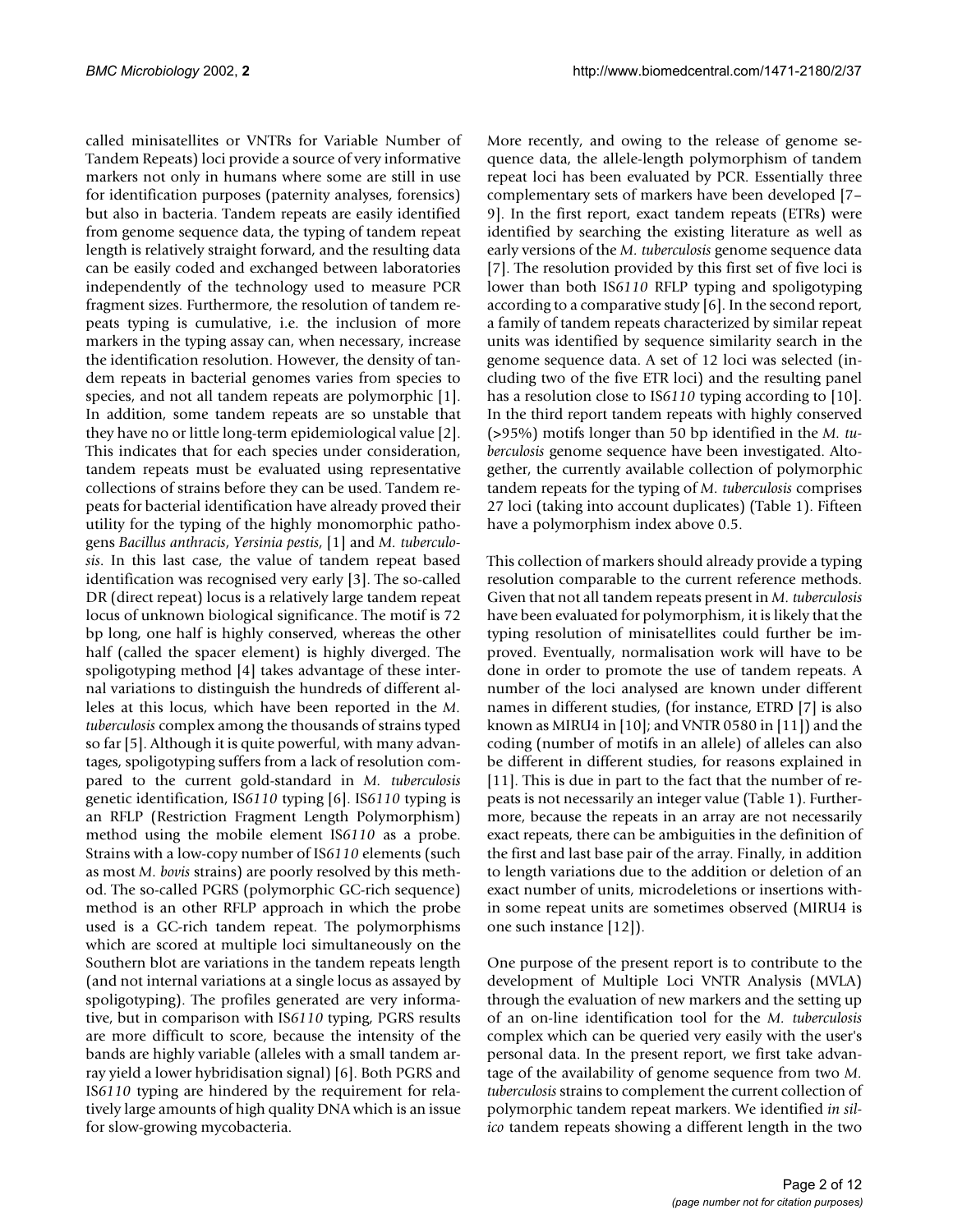# **Table 1: Polymorphic minisatellite markers for the** *M. tuberculosis* **complex**

| Locus name                           | "MIRU"<br>alias [8] | "ETR"<br>alias [7] | "OUB" alias<br>[9,11] | Other<br>alias     | Reference             | TR<br>location<br>on<br>H37Rv<br>genome | Expected<br>length in<br>H37R <sub>v</sub><br>(copy<br>number) | Expected<br>length in<br><b>CDC1551</b><br>(copy<br>number) | Expected<br>length in<br>M bovis<br>AF2122<br>(copy<br>number) | $N^{\circ}$ of<br>strains | Size range observed<br>(copy number)            | $N^{\circ}$ of<br>alleles<br>observed | Polymor-<br>phism<br>index |
|--------------------------------------|---------------------|--------------------|-----------------------|--------------------|-----------------------|-----------------------------------------|----------------------------------------------------------------|-------------------------------------------------------------|----------------------------------------------------------------|---------------------------|-------------------------------------------------|---------------------------------------|----------------------------|
| H37Rv 0024 18 bp                     |                     |                    |                       | Mtub01             | <b>This</b><br>report | 24648                                   | 328 (10)                                                       | 310(9)                                                      | 310(9)                                                         | 92                        | $274 - 328$ bp $(7 - 10)$                       | 4                                     | 0.48                       |
| H37Rv 0079 9 bp                      |                     |                    |                       | Mtub <sub>02</sub> | <b>This</b><br>report | 79503                                   | 230(6)                                                         | 239(7)                                                      | 239(7)                                                         | 92                        | $221 - 275$ bp $(5 - 11)$                       | $\overline{7}$                        | 0.76                       |
| H37Rv 0154 53 bp<br>H37Rv_0424_51 bp | MIRU2               |                    |                       | Mtub04             | [8]<br><b>This</b>    | 154111<br>424010                        | 508(2)<br>269(2.6)                                             | 508(2)<br>371(4.6)                                          | 508(2)<br>269(2.6)                                             | 92<br>28                  | $455 - 561$ bp $(1-3)$<br>$218 - 320$ (1.6-3.6) | 3<br>3                                | 0.09<br>0.52               |
|                                      |                     |                    |                       |                    | report                |                                         |                                                                |                                                             |                                                                |                           |                                                 |                                       |                            |
| H37Rv_0531_15 bp                     |                     |                    |                       | MPTR-A             | $[7]$                 | 531430                                  | 328 (16)                                                       | 328 (16)                                                    | 328 (16)                                                       | 48                        | $(15-17)$                                       | 3                                     | 0.23                       |
| H37Rv 0577 58 bb                     |                     | ETR-C              |                       |                    | [8]                   | 577172                                  | 346(4)                                                         | 288(3)                                                      | 404 (5)                                                        | 92                        | $230 - 404$ bp $(2-5)$                          | $\overline{4}$                        | 0.63                       |
| H37Rv 0580 77 bp                     | MIRU4               | ETR-D              |                       |                    | $[7]$                 | 580546                                  | 353(3.3)                                                       | 330(3)                                                      | 483 (5)                                                        | 92                        | $253 - 715$ bp $(2-8)$                          | 7                                     | 0.35                       |
| H37Rv 0802 54 bp                     | MIRU40              |                    |                       |                    | [8]                   | 802194                                  | 199(1)                                                         | 415(5)                                                      | 253(2)                                                         | 92                        | 199-469 bp (1-6)                                | 5                                     | 0.71                       |
| H37Rv 0959 53 bb                     | MIRU10              |                    |                       |                    | $[8]$                 | 959868                                  | 643(3)                                                         | 750 (5)                                                     | 590 (2)                                                        | 92                        | $537 - 1014$ bp $(1 - 10)$                      | 9                                     | 0.76                       |
| H37Rv 1121 15 bp                     |                     |                    |                       | Mtub <sub>12</sub> | <b>This</b><br>report | 1121658                                 | 215(4)                                                         | 230(5)                                                      | 215(4)                                                         | 92                        | 200-230 bp $(3-5)$                              | 3                                     | 0.19                       |
| H37Rv_1443_56 bp                     |                     |                    |                       | Mtub16             | <b>This</b><br>report | 1443417                                 | 291(1)                                                         | 347(2)                                                      | 347(2)                                                         | П                         | $291 - 515(1 - 5)$                              | 3                                     | 0.56                       |
| H37Rv_1451_57 bp                     |                     |                    | <b>QUB-1451c</b>      |                    | $[9]$                 | 1451778                                 | 305(3.8)                                                       | 305(3.8)                                                    | 305(3.8)                                                       | 56                        | $(2-4)$ (bovis)                                 | $\overline{2}$                        | 0.12                       |
| H37Rv_1612_21 bp                     |                     |                    | <b>OUB-23</b>         |                    | [11]                  | 1612529                                 | 141(5)                                                         | 162(6)                                                      | 162(6)                                                         | 20                        | $141 - 203(5 - 8)$                              | 3                                     | 0.18                       |
| H37Rv 1644 53 bb                     | MIRU16              |                    |                       |                    | [8]                   | 1644026                                 | 671(2)                                                         | 724(3)                                                      | 671(2)                                                         | 92                        | $618 - 777$ bp $(1-4)$                          | $\overline{4}$                        | 0.59                       |
| H37Rv_1895_57 bp                     |                     |                    | <b>OUB-1895</b>       |                    | $[9]$                 | 1895344                                 | 319(4)                                                         | 205(2)                                                      | 319(4)                                                         | 56                        | $(2-4)$ (bovis)                                 | 3                                     | 0.35                       |
| H37Rv 1955 57 bp                     |                     |                    |                       | Mtub <sub>2</sub>  | <b>This</b><br>report | 1955580                                 | 206(2)                                                         | 263(3)                                                      | 263(3)                                                         | 92                        | $149-491$ bp $(1-7)$                            | $\overline{7}$                        | 0.76                       |
| H37Rv_1982_78 bp                     |                     |                    | <b>QUB-18</b>         |                    | $[11]$                | 1982873                                 | 621(5)                                                         | 777(7)                                                      | 465(3)                                                         | 24                        | $387 - 1167(2 - 12)$                            | 9                                     | 0.74                       |
| H37Rv_2059_77 bp                     | MIRU20              |                    |                       |                    | [8]                   | 2059429                                 | 591(2)                                                         | 591 (2)                                                     | 591 (2)                                                        | 53                        | $(1-2)$                                         | $\overline{2}$                        | 0.29                       |
| H37Rv_2074_56 bp*                    |                     |                    |                       | Mtub24             | <b>This</b><br>report | 2074431                                 | 805 (3.6)                                                      | 693(1.6)                                                    | 693 (1.6)                                                      | 44                        | 637-749 (0.6-2.6)                               | 3                                     | 0.52                       |
| H37Rv 2163 a 69 bp                   |                     |                    | OUB-IIa               | <b>pUCD1</b>       | [11]                  | 2163607                                 | 305(3)                                                         | 581(7)                                                      | 788 (10)                                                       | 92                        | $305 - 1832$ bp $(3 - 26)$                      | 15                                    | 0.88                       |
| H37Rv_2163_b_69 bp                   |                     |                    | OUB-11b               | pUCDI              | [11]                  | 2163729                                 | 412(5)                                                         | 274(3)                                                      | 343(4)                                                         | 52                        | $136 - 826$ ( $1 - 11$ )                        | 8                                     | 0.82                       |
| H37Rv 2165 75 bb                     |                     | ETR-A              |                       |                    | $[7]$                 | 2165223                                 | 397(3)                                                         | 322(2)                                                      | 847 (9)                                                        | 92                        | $322 - 847$ bp $(2-9)$                          | 8                                     | 0.73                       |
| H37Rv 2347 57 bp                     |                     |                    |                       | Mtub29             | <b>This</b><br>report | 2347393                                 | 350(4)                                                         | 292(3)                                                      | 293(3)                                                         | 92                        | $236 - 350$ bp $(2-4)$                          | 3                                     | 0.55                       |
| H37Rv 2401 58 bp                     |                     |                    |                       | Mtub30             | <b>This</b><br>report | 2401815                                 | 319(2)                                                         | 435 (4)                                                     | 435 (4)                                                        | 92                        | $261 - 435$ bp $(1-4)$                          | 3                                     | 0.55                       |
| H37Rv 2461 57 bp                     |                     | ETR-B              |                       |                    | $[7]$                 | 2461279                                 | 292(3)                                                         | 235(2)                                                      | 406(5)                                                         | 92                        | $178 - 406$ bp $(1-5)$                          | 6                                     | 0.51                       |
| H37Rv 2531 53 bp                     | MIRU23              |                    |                       |                    | [8]                   | 2531560                                 | 873(6)                                                         | 820(5)                                                      | 767 (4)                                                        | 92                        | 608-979 bp $(1-8)$                              | 7                                     | 0.60                       |
| H37RV_2387_54 bp                     | MIRU24              |                    |                       |                    | [8]                   | 2684427                                 | 447 $(1)$                                                      | 447 $(1)$                                                   | 447 $(I)$                                                      | 53                        | $(1-2)$                                         | $\overline{2}$                        | 0.24                       |
| H37Rv_2990_55 bp                     |                     |                    |                       | Mtub31             | <b>This</b><br>report | 2990582 257 (2)                         |                                                                | 312(3)                                                      | 312(3)                                                         | 49                        | $202 - 312$ bp $(1-3)$                          | 3                                     | 0.15                       |
| H37Rv_2996_51 bp                     | MIRU26              |                    |                       |                    | [8]                   | 2996002                                 | 614(3)                                                         | 716(5)                                                      | 716(5)                                                         | 57                        | $563 - 818(2 - 7)$                              | 5                                     | 0.61                       |
| H37Rv 3006 53 bp                     | MIRU27              |                    | QUB-5                 |                    | [8]                   | 3006875                                 | 657(3)                                                         | 657(3)                                                      | 657 (3)                                                        | 92                        | 551-710 bp (1-4)                                | 4                                     | 0.25                       |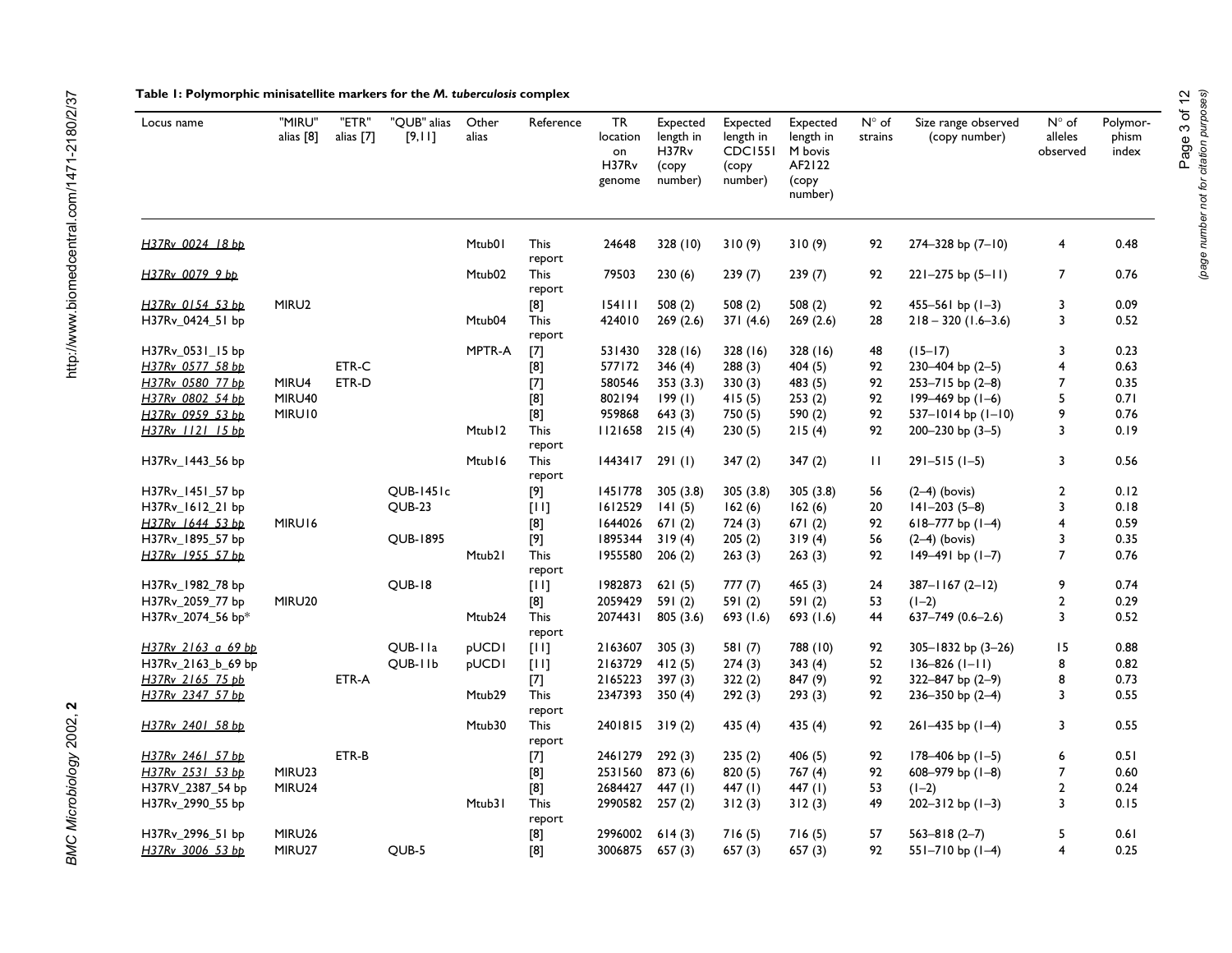| Table 1: Polymorphic minisatellite markers for the M. tuberculosis complex (Continued) |  |
|----------------------------------------------------------------------------------------|--|
|----------------------------------------------------------------------------------------|--|

| H37Rv 3171 54 bp     |        |       |                  | Mtub34 | <b>This</b><br>report | 3171465 | 279(3)        | 225(2)    | 279(3)   |     | $ 71 - 225(1 - 2) $    |              | 0.3  |
|----------------------|--------|-------|------------------|--------|-----------------------|---------|---------------|-----------|----------|-----|------------------------|--------------|------|
| H37Rv 3192 53 bb     | MIRU31 | ETR-E |                  |        | [7]                   | 3192168 | 651(3)        | 651(3)    | 651(3)   | 92  | 545-810 bp (1-6)       | 6            | 0.67 |
| H37Rv 3232 56 bp     |        |       | <b>OUB-3232</b>  |        | [9]                   | 3232649 | 591(3)        | 760 (6)   | 703(5)   | 56  | $(4-22)$ (bovis)       | 10           | 0.65 |
| H37Rv 3239 79 bp     |        | ETR-F |                  |        | [7]                   | 3239469 | 476 (2.8)     | 476 (2.8) | 421(2.1) | 48  | $(1-3)$                |              | 0.49 |
| H37Rv 3336 59 bp     |        |       | <b>OUB-3336</b>  |        | [9]                   | 3336499 | 407(5)        | 466(6)    | 289(3)   | 56  | $(3-21)$ (bovis)       | 8            | 0.55 |
| $H37Rv$ 3663 63 bp** |        |       |                  | Mtub38 | <b>This</b>           | 3663751 | 373(2.7)      | 310(1.7)  | 310(1.7) | 92  | 247-400 bp (0.7-3.1)   | 5            | 0.35 |
|                      |        |       |                  |        | report                |         |               |           |          |     |                        |              |      |
| H37Rv 3690 58 bp*    |        |       |                  | Mtub39 | <b>This</b>           | 3690947 | 341 $(2.6)^*$ | 397(3.6)  | 341(2.6) | 92  | 247-1349 bp (1-20)*    | $\mathbf{L}$ | 0.64 |
|                      |        |       |                  |        | report                |         |               |           |          |     |                        |              |      |
| H37Rv 4052 111 bp    |        |       | <b>OUB-26</b>    |        | [1!]                  | 4052969 | 708(5)        | 819(6)    | 597 (4)  | 100 | $(4-14)$ (bovis)       |              | 0.41 |
| H37Rv 4156 59 bp     |        |       | <b>OUB-4156c</b> |        | [9]                   | 4156797 | 224(2)        | 283(3)    | 165(1)   | 52  | $106 - 283(0 - 3)$     | 4            | 0.69 |
| H37Rv 4348 53 bb     | MIRU39 |       |                  |        | [8]                   | 4348401 | 646(2)        | 646(2)    | 646(2)   | 92  | $593 - 699$ bp $(1-3)$ |              | 0.31 |

The markers are listed according to their position in the H37Rv genome. The proposed reference name includes the size of the repeat unit. The twenty-one markers used in the present report are italicised and underlined. Alias names identified in the literature are indicated. QUB11a, QUB11b, and ETR-A (position 2163–2165) are located within the gene PPE34 [19]. The expected length assumes that the primers listed in Table [2](#page-4-0) were used. \* : the observed size (Table [3\)](#page-5-0) is not the expected size. \*\* : the repeat unit is not easily defined, size variations do not correspond to a multiple of 63 base-pairs. Polymorphism index is calculated as  $1$  -  $\Sigma$  (allele frequency)2 among the 86 distinct genotypes. The values are deduced from the original report in nine cases (indicated by the absence of size range in the "size range" column). In some instances [9,11], the population of strains used is biased (*M. bovis* strains).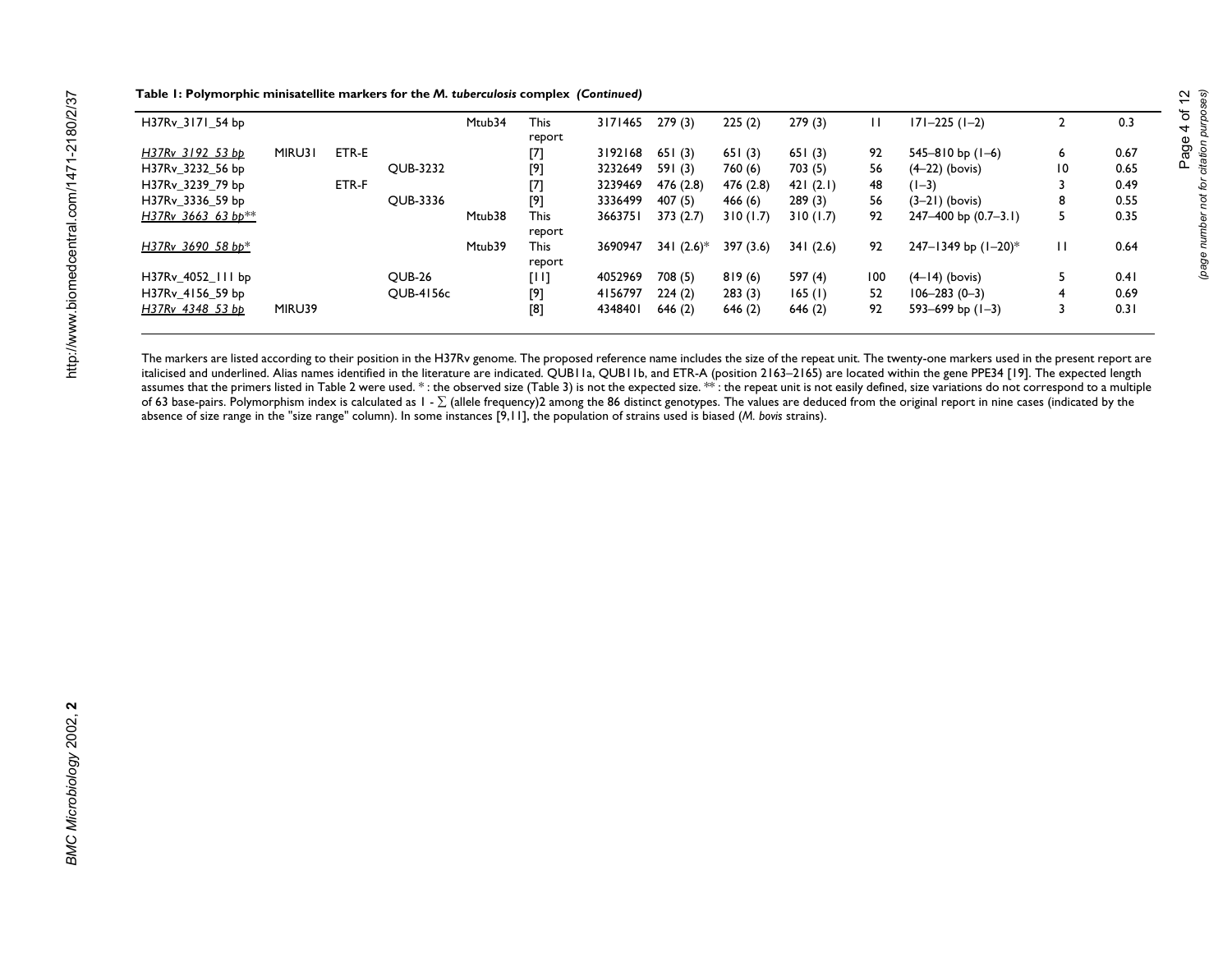<span id="page-4-0"></span>[strains using the previously described tandem repeat data](http://minisatellites.u-psud.fr)base [http://minisatellites.u-psud.fr][1]. Thirteen loci with a different predicted length in the two genomes and which have not been previously investigated have been tested for polymorphism and ease of typing.

<span id="page-4-1"></span>Eight among the 13 polymorphic loci were used together with 13 among the previously described markers to genotype a collection of different *M. tuberculosis* [complex](http://bacterial-genotyping.igmors.u-psud.fr/bnserver) [strains. The data produced clusters the strains as suggested](http://bacterial-genotyping.igmors.u-psud.fr/bnserver) by morphological observations and biochemical analyses. The resulting data can be queried from a dedicated web page [http://bacterial-genotyping.igmors.u-psud.fr/bn[server\].](http://bacterial-genotyping.igmors.u-psud.fr/bnserver)

**Table 2: Set of primers for MLVA analysis** 

| Locus name         | forward primer                   | reverse primer                  |  |  |  |  |  |  |
|--------------------|----------------------------------|---------------------------------|--|--|--|--|--|--|
| H37Rv_0024_18 bp   | GAGAAACAGGAGGGCGTTG              | TATTACGACGACCGCTATGC            |  |  |  |  |  |  |
| H37Rv 0079 9 bb    | <b>CGTGCACAGTTGGGTGTTTA</b>      | <b>TTCGTTCAGGAACTCCAAGG</b>     |  |  |  |  |  |  |
| H37Rv 0154 53 bp   | TGGACTTGCAGCAATGGACCAACT         | <b>TACTCGGACGCCGGCTCAAAAT</b>   |  |  |  |  |  |  |
| H37Rv 0424 51 bp   | <b>GTCCAGGTTGCAAGAGATGG</b>      | <b>GGCATCCTCAACAACGGTAG</b>     |  |  |  |  |  |  |
| H37Rv_0531_15 bp   | <b>GGTTACCACTTCGATGCGTCTGCG</b>  | <b>AGCCGCCGAAACCCATC</b>        |  |  |  |  |  |  |
| H37Rv 0577 58 bp*  | GACTTCAATGCGTTGTTGGA*            | GTCTTGACCTCCACGAGTGC*           |  |  |  |  |  |  |
| H37Rv 0580 77 bb   | CAGGTCACAACGAGAGGAAGAGC          | <b>GCGGATCGGCCAGCGACTCCTC</b>   |  |  |  |  |  |  |
| H37Rv 0802 54 bp*  | AAGCGCAAGAGCACCAAG*              | GTGGGCTTGTACTTGCGAAT*           |  |  |  |  |  |  |
| H37Rv 0959 53 bb   | <b>GTTCTTGACCAACTGCAGTCGTCC</b>  | <b>GCCACCTTGGTGATCAGCTACCT</b>  |  |  |  |  |  |  |
| H37Rv 1121 15 bb   | <b>CTCCCACACCCAGGACAC</b>        | <b>CGGCCTACCCAACATTCC</b>       |  |  |  |  |  |  |
| H37Rv_1443_56 bp   | <b>GGTAATCCTGGTCGCTTGTC</b>      | <b>ACCCAAATTGCCCTGGTC</b>       |  |  |  |  |  |  |
| H37Rv_1451_57 bp   | <b>GGTAGCCGTCGTCGAGAAGC</b>      | CGCCACCACCGCACTGGC              |  |  |  |  |  |  |
| H37Rv_1612_21 bp   | <b>GCTGCACCGGTGCCCATC</b>        | CACCGGAGCCGGAACGGC              |  |  |  |  |  |  |
| H37Rv 1644 53 bp   | <b>TCGGTGATCGGGTCCAGTCCAAGTA</b> | <b>CCCGTCGTGCAGCCCTGGTAC</b>    |  |  |  |  |  |  |
| H37Rv_1895_57 bp   | <b>GGTGCACGGCCTCGGCTCC</b>       | AAGCCCCGCCGCCAATCAA             |  |  |  |  |  |  |
| H37Rv_1955_57_bb   | <b>AGATCCCAGTTGTCGTCGTC</b>      | <b>CAACATCGCCTGGTTCTGTA</b>     |  |  |  |  |  |  |
| H37Rv_1982_78 bp*  | ATCGTCAGCTGCGGAATAGT*            | AATACCGGGGATATCGGTTC*           |  |  |  |  |  |  |
| H37Rv_2059_77 bp   | TCGGAGAGATGCCCTTCGAGTTAG         | <b>GGAGACCGCGACCAGGTACTTGTA</b> |  |  |  |  |  |  |
| H37Rv_2074_56 bp   | AAATTCAAAGAGTTTCTCGACAGTG        | <b>GATCTTGAGAACCAAGATGTCCTT</b> |  |  |  |  |  |  |
| H37Rv 2163 a 69 bp | <b>CCCATCCCGCTTAGCACATTCGTA</b>  | <b>TTCAGGGGGGATCCGGGA</b>       |  |  |  |  |  |  |
| H37Rv_2163_b_69 bp | CGTAAGGGGGATGCGGGAAATAGG         | CGAAGTGAATGGTGGCAT              |  |  |  |  |  |  |
| H37Rv 2165_75pb*   | ATTTCGATCGGGATGTTGAT*            | TCGGTCCCATCACCTTCTTA*           |  |  |  |  |  |  |
| H37Rv 2347 57 bp   | AACCCATGTCAGCCAGGTTA             | ATGATGGCACACCGAAGAAC            |  |  |  |  |  |  |
| H37Rv 2401 58 bp   | AGTCACCTTTCCTACCACTCGTAAC        | ATTAGTAGGGCACTAGCACCTCAAG       |  |  |  |  |  |  |
| H37Rv 2461 57 bp   | <b>GCGAACACCAGGACAGCATCATG</b>   | <b>GGCATGCCGGTGATCGAGTGG</b>    |  |  |  |  |  |  |
| H37Rv 2531 53 bp   | CAGCGAAACGAACTGTGCTATCAC         | CGTGTCCGAGCAGAAAAGGGTAT         |  |  |  |  |  |  |
| H37RV_2387_54 bp   | CGACCAAGATGTGCAGGAATACAT         | <b>GGGCGAGTTGAGCTCACAGAA</b>    |  |  |  |  |  |  |
| H37Rv 2990 55 bp   | GTGACGTTTACCGTGCTCTATTTC         | <b>GTCGTCGGACAGTTCTAGCTTT</b>   |  |  |  |  |  |  |
| H37Rv_2996_51 bp   | <b>CCCGCCTTCGAAACGTCGCT</b>      | TGGACATAGGCGACCAGGCGAATA        |  |  |  |  |  |  |
| H37Rv 3006 53 bp   | <b>TCGAAAGCCTCTGCGTGCCAGTAA</b>  | <b>GCGATGTGAGCGTGCCACTCAA</b>   |  |  |  |  |  |  |
| H37Rv_3171_54 bp   | <b>GCAGATAACCCGCAGGAATA</b>      | GGAGAGGATACGTGGATTTGAG          |  |  |  |  |  |  |
| H37Rv 3192 53 bp*  | ACTGATTGGCTTCATACGGCTTTA*        | GTGCCGACGTGGTCTTGAT*            |  |  |  |  |  |  |
| H37Rv_3232_56 bp   | CAGACCCGGCGTCATCAAC              | <b>CCAAGGGCGGCATTGTGTT</b>      |  |  |  |  |  |  |
| H37Rv 3239 79 bp   | <b>CTCGGTGATGGTCCGGCCGGTCAC</b>  | <b>GGAAGTGCTCGACAACGCCATGCC</b> |  |  |  |  |  |  |
| H37Rv_3336_59 bp   | <b>ATCCCCGCGGTACCCATC</b>        | <b>GCCAGCGGTGTCGACTATCC</b>     |  |  |  |  |  |  |
| H37Rv 3663 63 bp   | GCCCAAAAAGCATGGGAACGTGCCCCT      | <b>GGTTGTCCCCGCAGTATCTC</b>     |  |  |  |  |  |  |
| H37Rv 3690 58 bb   | AATCACGGTAACTTGGGTTGTTT          | <b>GATGCATGTTCGACCCGTAG</b>     |  |  |  |  |  |  |
| H37Rv_4052_111 bp  | AACGCTCAGCTGTCGGAT               | GGCCAGGTCCTTCCCGAT              |  |  |  |  |  |  |
| H37Rv_4156_59 bp*  | TGGTCGCTACGCATCGTGTCGGCCCGT*     | TACCACCCGGGCAGTTTAC*            |  |  |  |  |  |  |
| H37Rv 4348 53 bb   | CGCATCGACAAACTGGAGCCAAAC         | CGGAAACGTCTACGCCCCACACAT        |  |  |  |  |  |  |

\* : the primers indicated are not the primers used in the princeps publication, but were designed for the present study, usually in order to reduce the size of the PCR product and consequently to improve allele size identification.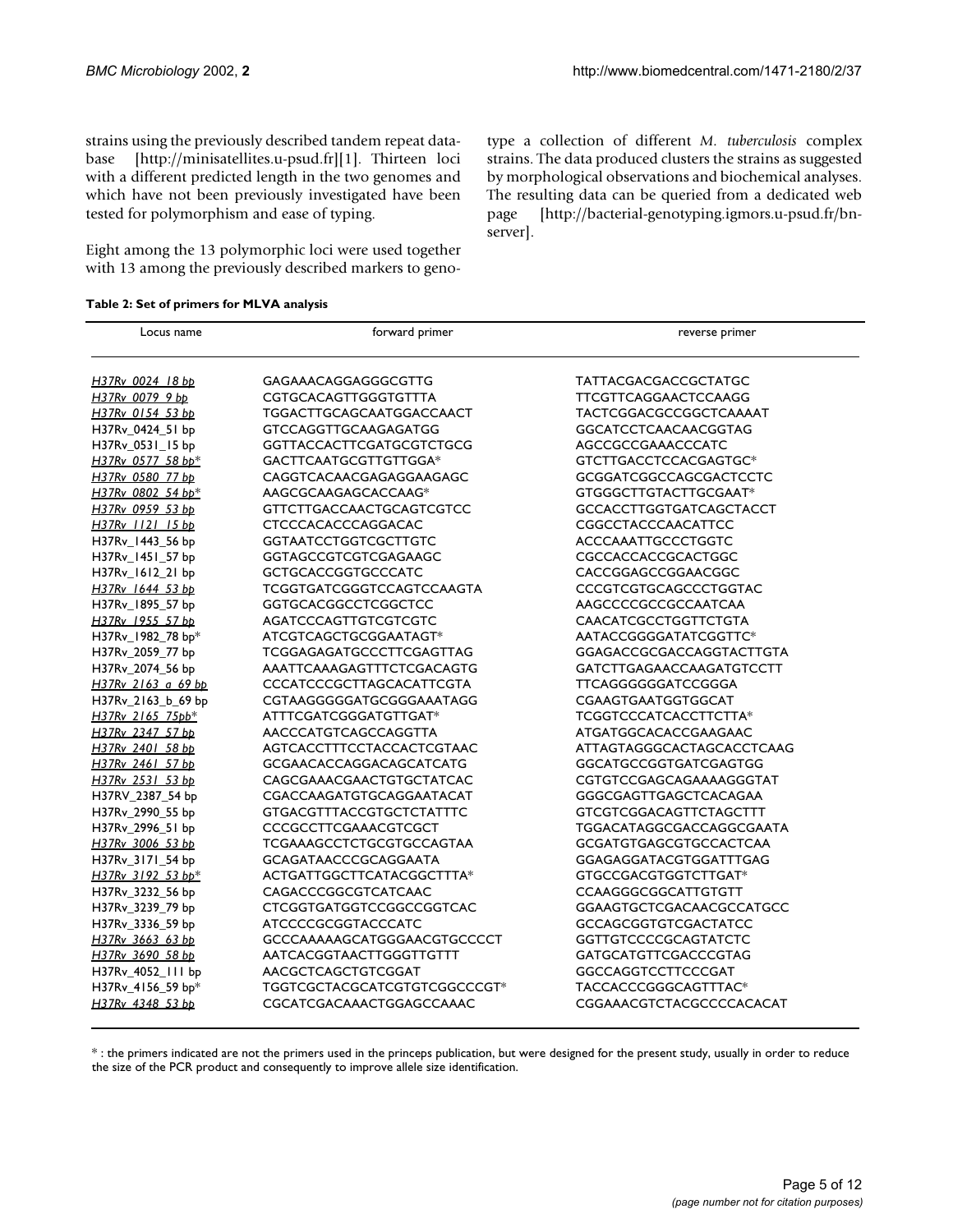# **Results**

# *Tandem repeats predicted to be of a different size in H37Rv and CDC1551*

[The size of tandem repeats in the two M. tuberculosis](http://minisatellites.u-psud.fr) strains sequenced to date, H37Rv and CDC1551, was compared using the tandem repeat database [http://minisatellites.u-psud.fr]. Fifty-one of the tandem repeats identified in CDC1551 have repeat units longer than 9 basepairs and a predicted overall size which differs from the H37Rv homolog estimate by at least 9 base-pairs. Seventeen have an expected product size above one kilobase. They include the DR locus and members of the family of PGRS sequences [13] and were not investigated further. Eighteen have been analyzed in previous investigations [7–9,11]. Three produced multiband patterns or inconsistent results. The results obtained for the remaining 13 loci together with the description of the 18 previously described loci are summarized in Table 1. In addition, Table 1 includes nine markers which are not polymorphic between H37Rv and CDC1551 but have already been quoted in the literature. Each locus is designated by its position (expressed in kilobases) on the H37Rv genome and by the repeat unit length as defined by the Tandem Repeat Finder software and indicated in the Tandem Repeat Database [\[http://minisatellites.u-psud.fr\]. All thirteen newly evalu](http://minisatellites.u-psud.fr)[ated loci are polymorphic as predicted. In two cases \(Table](http://minisatellites.u-psud.fr) 1) the expected product size is not the observed size. The expected size has not been observed in the collection of strains used here, which suggests that the incorrect prediction is due to an artifact along the sequencing process. Eight loci among the thirteen have polymorphism indexes above 0.50 (two are above 0.7). The vast majority of the repeats units are more than 50 bp long (Table 1) which makes them easy to assay by ordinary agarose gel electrophoresis when using the primer pairs indicated in Table [2.](#page-4-1) In one instance however (H37Rv\_3663\_63 bp) the PCR size products clearly do not differ by a perfect number of (63 bp) repeat units (Table 1).

# *Typing of strains and clustering analysis*

The forty loci listed in Table 1 were used to genotype a collection of 90 strains from the M. tuberculosis complex, using the primers listed in Table [2.](#page-4-1) In our hands, some of the markers did not prove to be sufficiently robust for easy and reproducible typing in the conditions used here. On this basis, we have selected a collection of 21 markers (comprising thirteen previously described markers and eight among the new loci evaluated). The 21 markers used are italicised and underlined in Table 1 and [2](#page-4-1). After analysis of the images using Bionumerics 3.0, and conversion of allele sizes in copy numbers of motifs in the tandem arrays, clustering analysis was done using the categorical and Ward parameters. The results of the clustering analysis are shown in Figure 1. The genotyping data from strains M. tuberculosis CDC1551 and M. bovis AF2122/

97 was deduced (Table 1) from the sequence data and included in the analysis. Six major groups are defined (Figure 1). Group I contains the M. bovis strains and 5 of the M. africanum strains. Group II is composed of nine M. africanum strains. The third group includes three M. africanum strains and seven M. tuberculosis strains. Interestingly, five of these strains have been independently identified as representing the Beijing type [14] (the last two have not been tested). The last three groups comprise the vast majority of the M. tuberculosis strains. M. africanum strains which are negative for nitrate reduction (Africanum I type [15]) are among the first two groups, closer to the M. bovis strains as previously observed [16,17]. In contrast, the three M. africanum strains which are positive for nitrate reduction are in the third group, closer to M. tuberculosis strains. In order to facilitate the comparison with earlier investigations [16,17], Figure 1 displays the genotypes for the five ETR markers, extracted from the full data presented in Table [3.](#page-5-1) Group I in Figure 1 is reminiscent of group A in [17] and group A1 in [18]. Group II in Figure 1 is reminiscent of group B in [17] and group A2 in [18] which are both characterized by the 42432 ETR pattern.

The ETR panel alone discriminates 44 genotypes (instead of 84 with the panel of 21 loci; 86 genotypes when including the CDC1551 and AF2122/97 data, Figure 1) and is not sufficient to clearly separate the *M. africanum* strains from the *M. tuberculosis* strains (analysis not shown) as can be achieved using the 21 loci.

# <span id="page-5-0"></span>*Internet-based identifications*

[The genotyping data presented in Table 3 can be queried](http://bacterial-genotyping.igmors.u-psud.fr/bnserver/) directly via an internet service [http://bacterial-genotyping.igmors.u-psud.fr/bnserver/]. Figure [2](#page-7-0) provides a brief [description of the current](http://bacterial-genotyping.igmors.u-psud.fr/bnserver/) *M. tuberculosis* query page (likely to evolve as updates are made). For each locus, allele sizes can be selected among a list of possibilities (observed sizes). Alternatively, more experienced users will go directly to a "copy-paste" page using the appropriate format. The results of the query indicate a similarity score and include links to the complete data for each strain listed. Help files are available, including a link to updated versions of Figure 1.

# *Testing the reproducibility of the approach*

<span id="page-5-1"></span>In order to test the reproducibility of the approach, ten blinded-coded control samples were typed. Figure [3](#page-10-0) shows the typing of two markers, H37Rv\_0802\_54 bp (left, 54 bp unit; H37Rv allele : 1 unit, 199 bp PCR product) and H37Rv\_1955\_57 bp (right, 57 bp unit; H37Rv allele : 2 units, 206 bp PCR product). The number of units in each allele can be unambiguously deduced by comparison with the H37Rv control lanes and the 100 base-pairs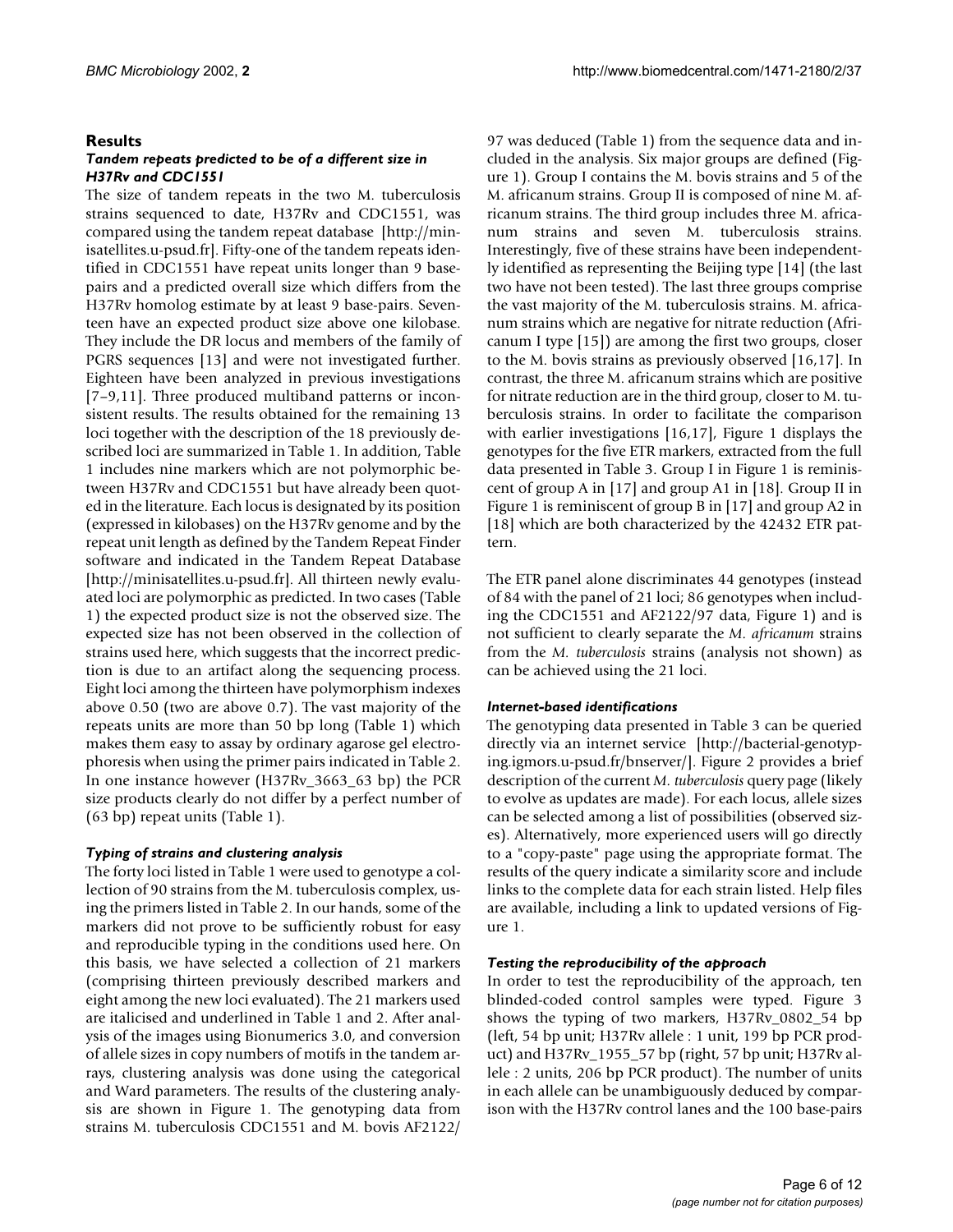

# **Figure 1**

**Dendrogram deduced from the clustering analysis of the 92 strains (including CDC1551 and AF2122/97)** . The first column from the left identify the strains. The second column indicates the species (Red : *M. bovis* strains; green : *M. africanum* strains; yellow : *M. tuberculosis* strains known to be of the Beijing type and indicated "beijing tuberculosis"; blue : other *M. tuberculosis* strains). The third column indicates the geographic origin of the strain. The fourth column indicates the ETR pattern (ETR-A to ETR-E) extracted from the full data presented in Table [3](#page-5-1). The last four columns indicate, from left to right, the

ladder size marker. All ten unknown strains were correctly identified using the internet base service described above.

# **Discussion**

The list of 40 markers given in Table 1 is close to representing the complete collection of tandem repeats of interest for MLVA typing in *M. tuberculosis*. It includes all loci with a different predicted size in H37Rv and CDC1551 and which are amenable to routine PCR typing. Nine additional loci which have been quoted in published reports are also included even if they do not fulfill this criteria. Clustering analysis (Figure 1) shows that the two strains CDC1551 and H37Rv (Figure 1) are relatively distant within the *M. tuberculosis* species. This would predict that tandem repeats of identical size in the two strains are likely to be poorly informative across the complex. However, this appears not to be absolutely true, since for instance, ETR-E (H37Rv\_3192\_53 bp) happens to have the same size in H37Rv, CDC1551 and even AF2122/97 (Table 1) in spite of its very high polymorphism index (0.69, Table 1). Consequently, the few additional loci, not explored here, which are of equal size in H37Rv and CDC1551, but differ with the predicted size for *M. bovis* strain AF2122/97 might also prove to be of interest.

As can be seen in Table 1, most repeat units are more than 50 bp long and allele sizes rarely exceed 1000 bp. As a result, the precision which can be achieved by ordinary agarose gel electrophoresis is sufficient to estimate the number of units in an allele. The selection of 21 markers proposed here was tested specifically in order to be easily assayed using this low-cost technological approach. Although a database system is necessary to efficiently manage a genotyping project with a high number of markers and strains, the identification of up to a few strains per day in a clinical setting for instance requires no sophisticated equipment nor costly consumables. Genotypes can be scored by visual analysis of the gel images, and a subset of the collection of available markers can be chosen for routine identification purposes. The data can then be analysed using the site described in Figure [2.](#page-7-0)

The role of tandem repeats in the *M. tuberculosis* [genome](http://genolist.pasteur.fr/TubercuList/) is largely unknown. Twenty-one of the loci listed in Table [1 have repeat units which are a multiple of three base](http://genolist.pasteur.fr/TubercuList/)pairs. The majority (fifteen) falls within putative genes, often of unknown function, such as the PPE family of genes [19]. The most remarkable instance is probably PPE34 at [position 2163–2165 of the genome \(Rv1917c in \[http:/](http://genolist.pasteur.fr/TubercuList/)/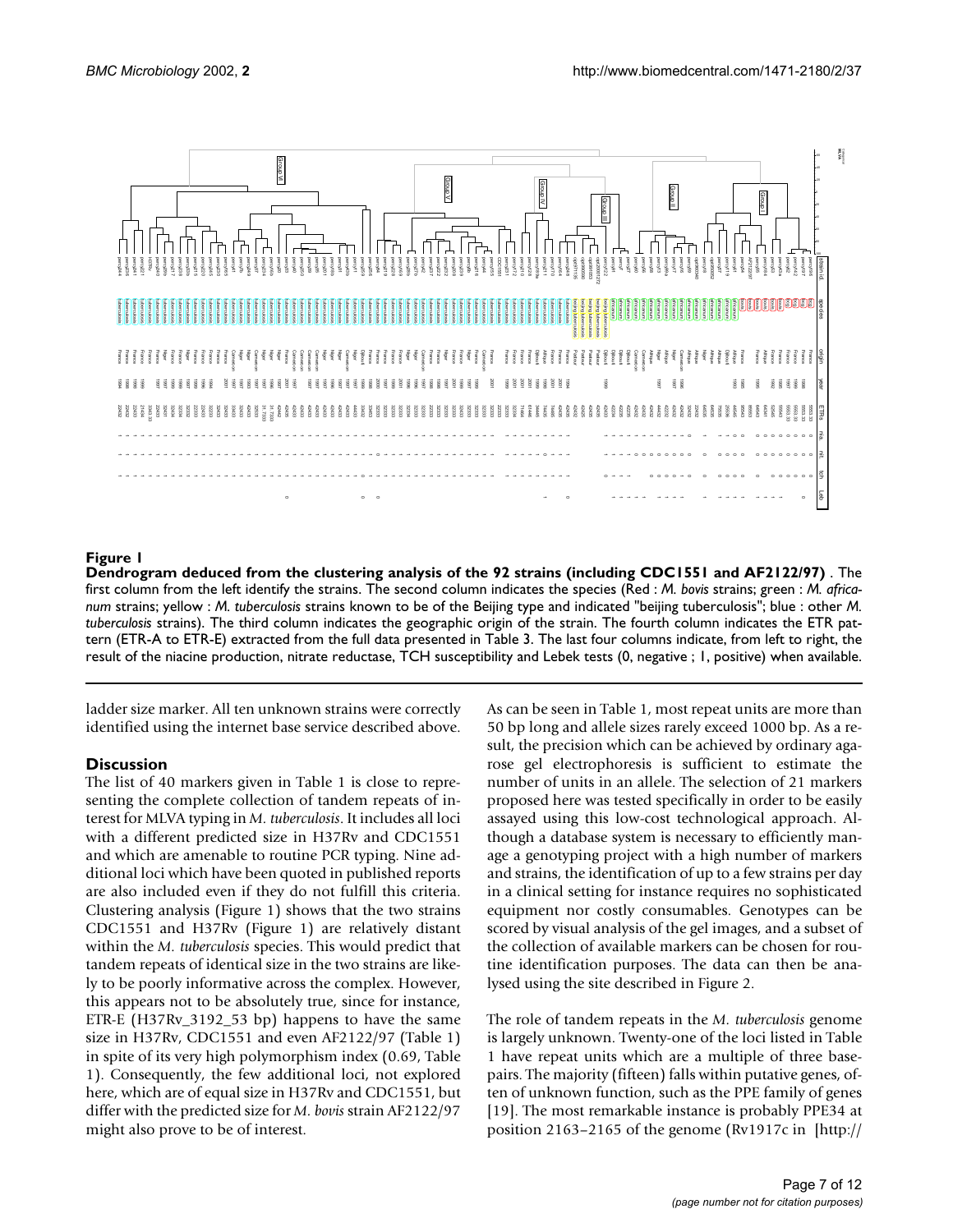

# The Orsay Bacterial Genotyping Page

### **Mycobacterium tuberculosis complex**

Submit Reset

Go to submission page directly (copy-paste data)

Please select the alleles you obtained for your strain (in green: H37Rv allele) :

N = copy number, corresponding size is between "( )" . If you obtained "other" (not listed) alleles, they can be entered either as copy numbers (default) or as sizes in bp (then select "size (bp)" below). Help file

Other alleles entered in:  $\bullet$  Copy number (N)  $\circ$  Size (bp)

 $H37Rv_0024$  (=Mtub01), unit length = 18 bp:  $\degree$  N=7 (274 bp)  $\degree$  N=8 (292 bp)  $\degree$  N=9 (310 bp)  $\degree$  N=10 (328 bp)  $\degree$  not typed  $\degree$ other:

 $H37Rv$  0079 (=Mtub02), unit length = 9 bp:  $\degree$  N=5 (221bp)  $\degree$  N=6 (230 bp)  $\degree$  N=7 (239 bp)  $\degree$  N=8 (248 bp)  $\degree$  N=9 (257 bp)  $\degree$  $N=10$  (266 bp)  $\circ$  N=11 (275 bp)  $\circ$  not typed  $\circ$  other:

H37Rv\_0154: <u>Miru2</u>, unit length = 53 bp:  $\degree$  N=1 (455 bp)  $\degree$  N=2 (508 bp)  $\degree$  N=3 (561 bp)  $\degree$  not typed  $\degree$  other:

H37Rv\_0577: <u>ETR\_C</u>,unit length = 58 bp:  $\degree$  N=2 (230 bp)  $\degree$  N=3 (288 bp)  $\degree$  N=4 (346 bp)  $\degree$  N=5 (404 bp)  $\degree$  N=6 (462 bp)  $\degree$  $N=10$  (684 bp)  $\odot$  not typed  $\odot$  other:

H37Rv 0580: Miru4=ETR\_D, unit length = 77 bp: C N=2 (253 bp) ○ N=2.3 (276 bp) ○ N=3 (330 bp) ○ N=3.3 (353 bp) ○ N=4 (407 bp)<br>○ N=4.3 (430 bp) ○ N=5 (484 bp) ○ N=6 (561 bp) ○ N=7 (638 bp) ○ N=8 (715 bp) ○

 $N=9$  (792 bp)  $\circ$   $N=10$  (869 bp)  $\circ$  not typed  $\circ$  other:

H37Rv\_0802: <u>Miru40</u>, unit length = 54 bp:  $\degree$  N=1 (199 bp)  $\degree$  N=2 (253 bp)  $\degree$  N=3 (307 bp)  $\degree$  N=4 (361 bp)  $\degree$  N=5 (415 bp)  $\degree$  $N=6$  (469 bp)  $\circ$  N=7 (523 bp)  $\circ$  N=8 (577 bp)  $\circ$  not typed  $\circ$  other:

H37Rv 0959: Miru10, unit length = 53 bp:  $\degree$  N=1 (537 bp)  $\degree$  N=2 (590 bp)  $\degree$  N=3 (643 bp)  $\degree$  N=4 (696 bp)  $\degree$  N=5 (749 bp)  $\degree$ 

# <span id="page-7-0"></span>**Figure 2**

**Internet database interrogation page** [. The query page](http://bacterial-genotyping.igmors.u-psud.fr/bnserver) [can be accessed via \[http://bacterial-genotyping.igmors.u](http://bacterial-genotyping.igmors.u-psud.fr/bnserver)psud.fr/bnserver]. The home page (not shown) includes a link to help files (and data updates information), and links to individual species query pages. Currently, identification pages are [available for](http://bacterial-genotyping.igmors.u-psud.fr/bnserver) *Y. pestis*, *B. anthracis* (based on the data published in [1] and some additional unpublished data) and *M. tuberculosis*. Figure [2](#page-7-0) shows the current *M. tuberculosis* query page. For each marker, allele sizes can be selected among the list of observed sizes. Allele sizes are indicated either as number of motifs, or as fragment sizes, assuming that the primers used are the primers listed in Table [2](#page-4-1). The allele size listed in green corresponds to the H37RV control strain allele. More experienced users can go directly to a page on which data (expressed in base-pairs or in repeat unit number) can be directly pasted using the appropriate format.

[genolist.pasteur.fr/TubercuList/\]\) which contains three](http://genolist.pasteur.fr/TubercuList/) minisatellites [20] (Table 1, Qub11a, Qub11b, ETR-A).

The present study includes 17 *M. africanum* strains. All strains have been identified as such independently, based

on morphological features of the colonies grown on Lowenstein-Jensen medium, and biochemical analyses. *M. africanum* has long since been recognized as showing an extensive phenotypic heterogeneity [21], suggesting that *M. africanum* could display a phenotypic continuum between *M. tuberculosis* and *M. bovis*. This was recently supported by the study of deletion events distinguishing the H37Rv *M. tuberculosis* strain and the BCG *M. bovis* strain [22] and suggesting that *M. bovis* is the most recent member of the *M. tuberculosis* complex. The analysis of deletion events in the *M. africanum* strains investigated showed that West African strains fall into two groups, clearly distinguished from the *M. tuberculosis* strains. In contrast, no deletion event distinguished East African *M. africanum* strains from *M. tuberculosis* strains. The present study includes three Africanum type II strains (positive nitrate reductase test). All three originate from East Africa (Djibouti). Although the MLVA analysis presented here does confirm that they are very close to *M. tuberculosis* strains, they are clearly distinct, at least within the collection of strains evaluated. Interestingly, they appear to be closest to the Beijing type of *M. tuberculosis* strains (Figure 1, Group III, strains percy7, percy27 and percy91).

# **Conclusions**

In its present form, the database should be considered as preliminary. More strains must be typed in order to provide a continuous and robust coverage of the *M. tuberculosis* complex, and the clustering analysis presented in Figure 1 should be considered as provisional. If the MLVA approach is considered to be of use by the community, and given that the associated data is highly portable, then it should be relatively easy, through collaborative efforts, to significantly expand the available data. It is hoped that this data will constitute an easy-to-use high-resolution classification resource which will then help address medical and epidemiological issues regarding the *M. tuberculosis* complex.

# **Methods**

# *Strains and DNA preparation*

Identification of mycobacteria used conventional morphological and biochemical tests as previously described [23]. In particular, *M. tuberculosis*, *M. africanum* and *M. bovis* were distinguished according to their morphology on Lowenstein-Jensen plates. *M. tuberculosis* strains are eugonic. The dysgonic *M. africanum* strains colonies are rough and flat. The dysgonic *M. bovis* colonies are smooth, hemispheric and white. Biochemical analyses included niacin production, nitrate reduction, TCH (thiophene-2 carboxylic acid hydrazide) sensitivity tests and growth characteristics on Lebek medium. DNA for PCR analysis was prepared using a simple thermolysis procedure. Briefly, a few colonies were resuspended in 1 ml water, and in-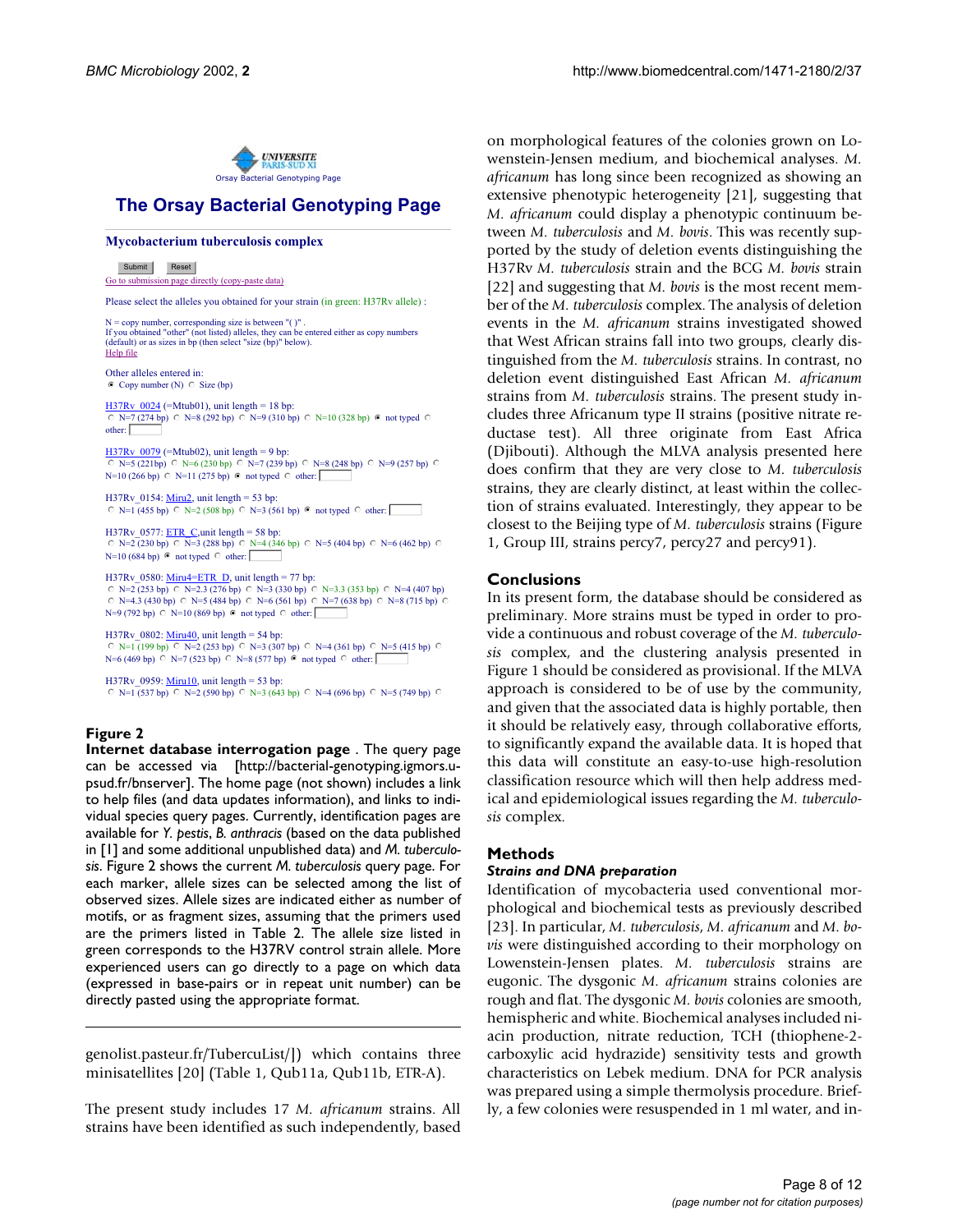| $\overline{2}$<br>5<br>3.3<br>$\overline{2}$<br>$\overline{2}$<br>3<br>9<br>5<br>$\overline{2}$<br>$\overline{2}$<br>5<br>percy 196<br>9<br>П<br>4<br>$\overline{4}$<br>3<br>bcg<br>$\overline{2}$<br>5<br>$\overline{2}$<br>$\overline{2}$<br>3<br>5<br>5<br>3<br>percy 197<br>9<br>$\mathbf{H}$<br>3.3<br>4<br>6<br>$\overline{2}$<br>2<br>$\overline{\mathbf{A}}$<br>bcg<br>3 | 1.7<br>3<br>$\overline{2}$<br>3<br>1.7<br>$\overline{2}$<br>1.7<br>2<br>3<br>3<br>1.7<br>2<br>3<br>1.7<br>$\overline{2}$ | $\overline{2}$<br>$\overline{2}$ |
|----------------------------------------------------------------------------------------------------------------------------------------------------------------------------------------------------------------------------------------------------------------------------------------------------------------------------------------------------------------------------------|--------------------------------------------------------------------------------------------------------------------------|----------------------------------|
|                                                                                                                                                                                                                                                                                                                                                                                  |                                                                                                                          |                                  |
|                                                                                                                                                                                                                                                                                                                                                                                  |                                                                                                                          |                                  |
| 2<br>5<br>3.3<br>$\overline{2}$<br>$\overline{2}$<br>5<br>percy 142<br>9<br>П<br>3<br>П<br>5<br>2<br>$\overline{2}$<br>bcg<br>4                                                                                                                                                                                                                                                  |                                                                                                                          | $\overline{2}$                   |
| $\overline{2}$<br>5<br>3.3<br>$\overline{2}$<br>$\overline{2}$<br>5<br>9<br>П<br>3<br>П<br>5<br>2<br>$\overline{2}$<br>3<br>percy62<br>bcg                                                                                                                                                                                                                                       |                                                                                                                          | $\overline{2}$                   |
| $\overline{2}$<br>9<br>10<br>$\overline{2}$<br>5<br>$\overline{2}$<br>3<br>10<br>5<br>percy43a<br>4<br>5<br>3<br>bovis                                                                                                                                                                                                                                                           |                                                                                                                          | $\overline{2}$                   |
| $\overline{2}$<br>$\overline{2}$<br>$\overline{2}$<br>9<br>9<br>5<br>4<br>3<br>$\overline{2}$<br>$\overline{2}$<br>percy53<br>П<br>5<br>3<br>bovis                                                                                                                                                                                                                               | 5<br>1.7<br>$\overline{2}$                                                                                               | $\overline{2}$                   |
| 8<br>2<br>3<br>$\overline{2}$<br>$\overline{2}$<br>2<br>3<br>percy 184<br>9<br>4<br>3<br>6<br>3<br>4<br>bovis<br>4                                                                                                                                                                                                                                                               | 1.7<br>3                                                                                                                 | $\overline{2}$                   |
| 9<br>8<br>$\overline{2}$<br>5<br>4<br>$\overline{2}$<br>$\overline{2}$<br>3<br>3<br>6<br>3<br>3<br>percy55<br>4<br>4<br>bovis<br>6                                                                                                                                                                                                                                               | 1.7<br>3<br>3                                                                                                            | $\overline{2}$                   |
| AF2122<br>5<br>$\overline{2}$<br>9<br>$\overline{7}$<br>$\overline{2}$<br>5<br>$\overline{2}$<br>$\overline{2}$<br>3<br> 0<br>5<br>3<br>4<br>8<br>3<br>4<br>bovis                                                                                                                                                                                                                | 3<br>1.7                                                                                                                 | $\overline{2}$                   |
| 8<br>$\overline{2}$<br>5<br>$\overline{2}$<br>9<br>4<br>$\blacksquare$<br>$\overline{2}$<br>3<br>10<br>9<br>3<br>5<br>3<br>percy54<br>4<br>bovis                                                                                                                                                                                                                                 | 3<br>1.7<br>2                                                                                                            | $\overline{2}$                   |
| 5<br>9<br>$\overline{7}$<br>$\overline{2}$<br>5<br>4<br>$\overline{2}$<br>$\overline{2}$<br>3<br>10<br>3<br>percy61<br>4<br>3<br>4<br>africanum                                                                                                                                                                                                                                  | 5<br>1.7<br>4                                                                                                            | $\overline{2}$                   |
| 7<br>9<br>8<br>$\overline{2}$<br>5<br>3<br>4<br>3<br>5<br>3<br>percy II9<br>ı<br>10<br>$\overline{2}$<br>3<br>africanum<br>4                                                                                                                                                                                                                                                     | 6<br>1.7                                                                                                                 | $\overline{2}$                   |
| 9<br>$\overline{\mathbf{c}}$<br>5<br>3<br>10<br>$\overline{\mathbf{c}}$<br>5<br>6<br>4<br>10<br>7<br>3<br>3<br>percy57<br>4<br>4<br>africanum                                                                                                                                                                                                                                    | 5<br>5<br>1.1                                                                                                            | $\overline{2}$                   |
| $\overline{7}$<br>$\overline{2}$<br>5<br>3<br>9<br>$\overline{2}$<br>4<br>4<br>10<br>3<br>cipt950052<br>4<br>$\overline{2}$<br>4<br>africanum<br>4<br>6<br>4                                                                                                                                                                                                                     | 5<br>3<br>1.7                                                                                                            | $\overline{2}$                   |
| 8<br>$\overline{2}$<br>5<br>3<br>$\overline{2}$<br>5<br>9<br>10<br>3<br>4<br>4<br>3<br>percy18<br>africanum<br>4<br>6                                                                                                                                                                                                                                                            | 5<br>6<br>1.7                                                                                                            | $\overline{2}$                   |
| 5<br>$\overline{2}$<br>9<br>3<br>4<br>2<br>9<br>$\overline{2}$<br>4<br>3<br>cipt960340<br>africanum<br>4<br>2<br>4<br>4<br>4                                                                                                                                                                                                                                                     | $\overline{2}$<br>1.7<br>4                                                                                               | $\overline{2}$                   |
| $\overline{2}$<br>3<br>$\overline{2}$<br>9<br>$\overline{2}$<br>9<br>6<br>4<br>percy59<br>africanum<br>4<br>4<br>3<br>4<br>4<br>4                                                                                                                                                                                                                                                | $\overline{2}$<br>1.7<br>3                                                                                               | $\overline{2}$                   |
| 5<br>$\overline{2}$<br>3<br>$\overline{2}$<br>$\overline{2}$<br>9<br>9<br>4<br>4<br>3<br>3<br>$\overline{4}$<br>4<br>percy16<br>africanum<br>4                                                                                                                                                                                                                                   | $\overline{2}$<br>3<br>1.7                                                                                               | $\overline{2}$                   |
| 5<br>$\overline{2}$<br>3<br>$\overline{2}$<br>9<br>$\overline{2}$<br>8<br>4<br>4<br>4<br>4<br>percy 17<br>africanum<br>4<br>3<br>4                                                                                                                                                                                                                                               | $\overline{2}$<br>1.7<br>3                                                                                               | $\overline{2}$                   |
| 3<br>$\overline{2}$<br>$\overline{2}$<br>9<br>$\overline{2}$<br>percy99a<br>9<br>6<br>2<br>4<br>3<br>africanum<br>4<br>2<br>4<br>4<br>4                                                                                                                                                                                                                                          | $\overline{2}$<br>1.7<br>T                                                                                               | $\overline{2}$                   |
| 5<br>$\overline{2}$<br>3<br>$\overline{2}$<br>9<br>9<br>4<br>4<br>3<br>4<br>3<br>percy 13<br>africanum<br>4                                                                                                                                                                                                                                                                      | $\overline{2}$<br>$\overline{2}$<br>1.7                                                                                  | $\overline{2}$                   |
| $\overline{2}$<br>3<br>9<br>5<br>$\overline{2}$<br>9<br>$\overline{2}$<br>4<br>4<br>4<br>3<br>$\overline{2}$<br>$\overline{4}$<br>3<br>percy58<br>africanum<br>4                                                                                                                                                                                                                 | $\overline{2}$<br>1.7<br>4                                                                                               | $\overline{2}$                   |
| $\overline{2}$<br>9<br>5<br>3<br>$\overline{2}$<br>9<br>$\overline{2}$<br>$\overline{2}$<br>4<br>4<br>3<br>4<br>3<br>4<br>percy56<br>africanum                                                                                                                                                                                                                                   | $\overline{2}$<br>1.7<br>3                                                                                               | $\overline{2}$                   |
| 5<br>2<br>3<br>$\overline{2}$<br>9<br>$\overline{2}$<br>$\overline{2}$<br>9<br>4<br>4<br>3<br>4<br>3<br>4<br>percy60<br>africanum<br>4                                                                                                                                                                                                                                           | $\overline{2}$<br>3<br>1.7                                                                                               | $\overline{2}$                   |
| 5<br>9<br>$\overline{2}$<br>$\overline{2}$<br>3<br>$\overline{2}$<br>9<br>3<br>4<br>3<br>4<br>10<br>$\overline{2}$<br>3<br>percy27<br>africanum                                                                                                                                                                                                                                  | 5<br>3<br>1.7                                                                                                            | $\overline{3}$                   |
| 9<br>$\overline{2}$<br>3<br>$\overline{2}$<br>5<br>9<br>$\overline{2}$<br>3<br>4<br>3<br>3<br>10<br>$\overline{2}$<br>3<br>africanum<br>4<br>percy7                                                                                                                                                                                                                              | 5<br>1.7<br>3                                                                                                            | 3                                |
| $\overline{2}$<br>3<br>5<br>9<br>9<br>$\overline{2}$<br>3<br>4<br>3<br>3<br>10<br>$\overline{2}$<br>$\overline{2}$<br>3<br>percy91<br>africanum<br>4                                                                                                                                                                                                                             | $\overline{4}$<br>1.7<br>3                                                                                               | $\overline{\mathbf{3}}$          |
| $\overline{2}$<br>3<br>3<br>3<br>П<br>2<br>5<br>beijing tuberculosis<br>9<br>6<br>4<br>6<br>percy 122<br>4                                                                                                                                                                                                                                                                       | 3<br>0.7<br>3                                                                                                            | $\overline{2}$                   |
| 3<br>$\overline{2}$<br>3<br>3<br>5<br>$\overline{2}$<br>5<br>3<br>cipt20001272<br>beijing tuberculosis<br>9<br>$\mathbf{H}$<br>4<br>6<br>4                                                                                                                                                                                                                                       | 5<br>0.7<br>3                                                                                                            | $\overline{2}$                   |
| $\overline{2}$<br>3<br>3<br>$\overline{2}$<br>5<br>$\overline{2}$<br>5<br>cipt991053<br>$\mathbf{H}$<br>3<br>9<br>3<br>beijing tuberculosis<br>9<br>4                                                                                                                                                                                                                            | 5<br>$\overline{\mathbf{3}}$<br>0.7                                                                                      | $\overline{2}$                   |
| $\overline{2}$<br>$\overline{2}$<br>$\overline{2}$<br>3<br>3<br>5<br>9<br>$\overline{2}$<br>$\overline{3}$<br>$\mathbf{H}$<br>3<br>cipt990590<br>beijing tuberculosis<br>9<br>4                                                                                                                                                                                                  | 5<br>$\overline{\mathbf{3}}$<br>0.7                                                                                      | $\overline{\mathbf{3}}$          |
| $\overline{\mathbf{c}}$<br>3<br>3<br>3<br>$\mathbf{H}$<br>3<br>9<br>$\overline{2}$<br>5<br>cipt971135<br>beijing tuberculosis<br>9<br>3<br>4<br>4                                                                                                                                                                                                                                | $\overline{2}$<br>0.7<br>3                                                                                               | 3                                |
| $\overline{2}$<br>3<br>3<br>3<br>5<br>$\mathbf{H}$<br>3<br>$\overline{2}$<br>3<br>9<br>3<br> 4<br>percy248<br>tuberculosis<br>4                                                                                                                                                                                                                                                  | 5<br>0.7<br>3                                                                                                            | 3                                |
| $\overline{2}$<br>3<br>3<br>5<br>6<br>3<br>3<br>5<br>10<br>$\overline{2}$<br>3<br>percy 164<br>tuberculosis<br>9<br>4<br>4                                                                                                                                                                                                                                                       | 5<br>0.7<br>3                                                                                                            | 3                                |
| 8<br>$\overline{2}$<br>8<br>$\overline{2}$<br>6<br>$\overline{2}$<br>5<br>5<br>9<br>10<br>7<br>3<br>percy 170<br>tuberculosis<br>4<br>3<br>3<br>2<br>4                                                                                                                                                                                                                           | 5<br>1.7<br>4                                                                                                            | 3                                |
| 8<br>2<br>3<br>3<br>3<br>2<br>5<br>5<br>percy211<br>tuberculosis<br>9<br>П<br>2<br>3<br>4<br>3<br>4                                                                                                                                                                                                                                                                              | 5<br>1.7<br>4                                                                                                            | 3                                |
| 9<br>$\overline{2}$<br>$\overline{4}$<br>3<br>$\overline{4}$<br>percy 189a<br>9<br>3<br>6<br>5<br>3<br>4<br>3<br>tuberculosis<br>4<br>3<br>2<br>4                                                                                                                                                                                                                                | 5<br>1.7<br>7                                                                                                            | 3                                |
| 8<br>9<br>2<br>4<br>3<br>3<br>6<br>8<br>3<br>percy 128<br>tuberculosis<br>4<br>4<br>6<br>3<br>6                                                                                                                                                                                                                                                                                  | 1.7<br>4<br>6                                                                                                            | 3                                |
| $\overline{2}$<br>9<br>8<br>6<br>4<br>3<br>7<br>24<br>3<br>percy210<br>tuberculosis<br>4<br>4<br>4<br>7<br>3<br>6                                                                                                                                                                                                                                                                | 1.7<br>4<br>4                                                                                                            | $\overline{\mathbf{3}}$          |
| 10<br>$\overline{2}$<br>3<br>3<br>3<br>3<br>10<br>5<br>percy 172<br>tuberculosis<br>9<br>3<br>4<br>5<br>3<br>$\overline{2}$<br>3                                                                                                                                                                                                                                                 | 1.7<br>3<br>$\overline{4}$                                                                                               | $\overline{2}$                   |
| 10<br>$\overline{2}$<br>3<br>3<br>$\overline{2}$<br>4<br>3<br>$\overline{2}$<br>5<br>percy231<br>9<br>4<br>3<br>П<br>3<br>3<br>tuberculosis                                                                                                                                                                                                                                      | 1.7<br>3<br>3                                                                                                            | $\overline{2}$                   |
| $\overline{7}$<br>$\overline{2}$<br>3<br>5<br>5<br>5<br><b>CDC1551</b><br>9<br>3<br>5<br>3<br>3<br>$\overline{7}$<br>$\mathcal{P}$<br>$\overline{2}$<br>3<br>tuberculosis<br>3                                                                                                                                                                                                   | 3<br>1.7                                                                                                                 | $\overline{2}$                   |
| 8<br>5<br>percy 155<br>9<br>$\overline{2}$<br>3<br>3<br>3<br>3<br>2<br>10<br>3<br>$\overline{2}$<br>5<br>3<br>tuberculosis<br>4                                                                                                                                                                                                                                                  | 3<br>1.7<br>3                                                                                                            | $\overline{2}$                   |
| 9<br>8<br>$\overline{2}$<br>3<br>3<br>3<br>5<br>3<br>$\overline{2}$<br>8<br>$\overline{2}$<br>5<br>3<br>percy44<br>3<br>tuberculosis<br>4                                                                                                                                                                                                                                        | 3<br>1.7<br>3                                                                                                            | $\overline{2}$                   |
| 5<br>8<br>8<br>$\overline{2}$<br>3<br>3<br>3<br>3<br>$\overline{2}$<br>$\overline{7}$<br>$\overline{2}$<br>5<br>percy216<br>3<br>tuberculosis<br>4<br>3                                                                                                                                                                                                                          | 3<br>1.7<br>3                                                                                                            | $\overline{2}$                   |
| 9<br>8<br>$\overline{2}$<br>3<br>5<br>3<br>$\overline{7}$<br>$\overline{\phantom{0}}$<br>5<br>3<br>4<br>4<br>3<br>percy6b<br>tuberculosis                                                                                                                                                                                                                                        | 3<br>3<br>1.7                                                                                                            | $\overline{2}$                   |
| 9<br>8<br>$\mathfrak{p}$<br>3<br>5<br>C<br>3<br>$\mathfrak{p}$<br>24<br>$\mathfrak{p}$<br>5<br>percy239<br>4<br>3<br>tuberculosis                                                                                                                                                                                                                                                | 3<br>1.7<br>3                                                                                                            | $\mathcal{P}$                    |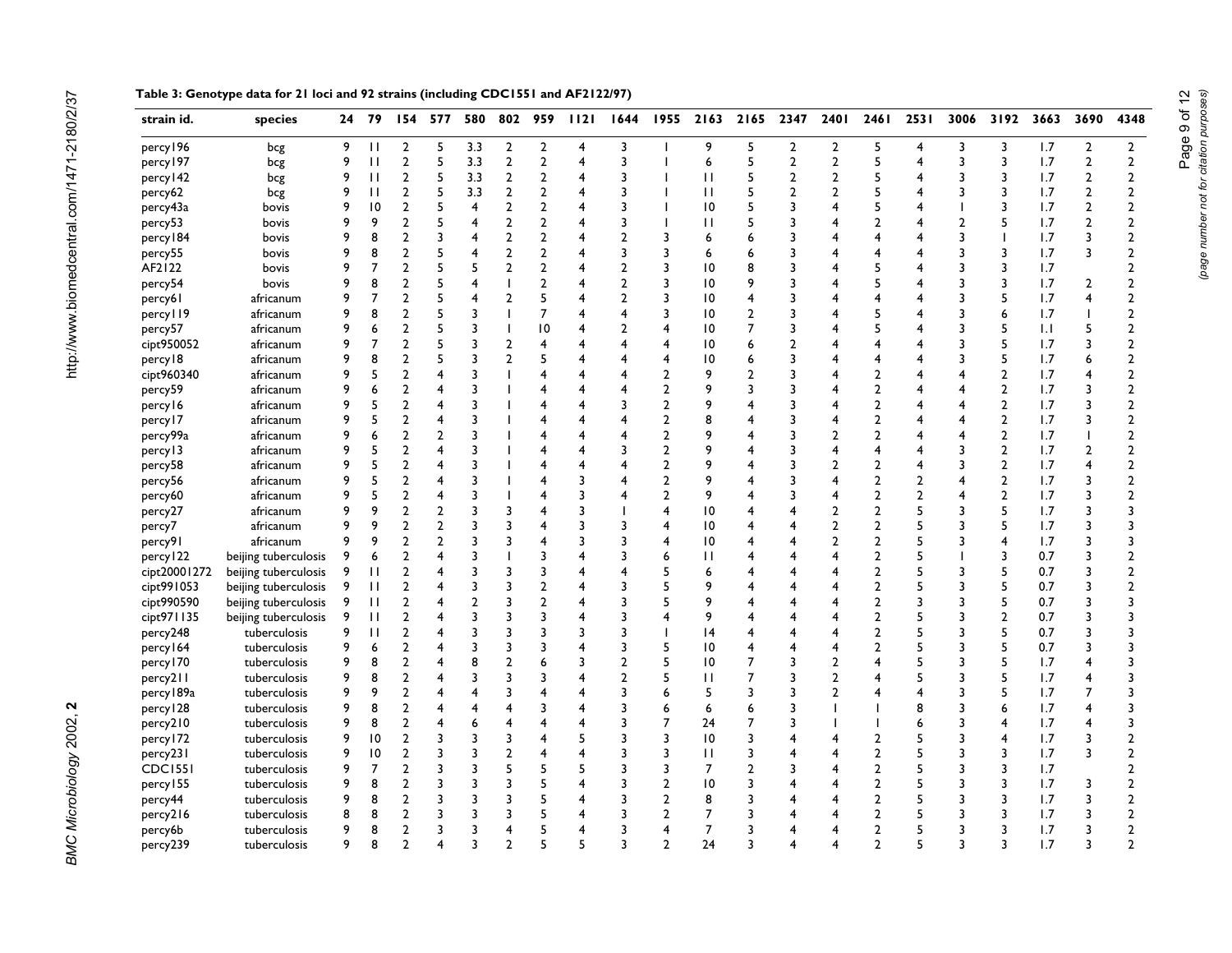| percy208  | tuberculosis | 9               | 8 | $\overline{2}$   | 3                       | 3                       | 3              | 5                       | 4              | 3                       | 3              | $\mathbf{H}$   | 3              | 4              | $\overline{4}$          | $\overline{2}$ | 5 | 3                       | 3              | 1.7 | 5              | $\overline{2}$          |
|-----------|--------------|-----------------|---|------------------|-------------------------|-------------------------|----------------|-------------------------|----------------|-------------------------|----------------|----------------|----------------|----------------|-------------------------|----------------|---|-------------------------|----------------|-----|----------------|-------------------------|
| percy232  | tuberculosis | 9               | 8 | $\overline{2}$   | 3                       | 3                       | 3              | 5                       | 4              | 3                       | 3              | $\mathbf{H}$   | 3              | 4              | 4                       | $\overline{2}$ | 5 | 3                       | 3              | 1.7 | 3              | $\overline{2}$          |
| percy222  | tuberculosis | 9               | 8 | $\overline{2}$   | 3                       | 3                       | 3              | 5                       | 4              | $\overline{2}$          | 3              | 10             | 3              | 4              |                         | $\overline{2}$ | 5 | 4                       | 3              | 1.7 | 3              | $\overline{2}$          |
| percy237  | tuberculosis | 9               | 8 | $\overline{2}$   | 3                       | 3                       | 3              | 5                       | 4              | 3                       | 3              | 6              | $\overline{2}$ | $\overline{2}$ |                         | $\overline{2}$ | 5 | 3                       | 3              | 1.7 | 3              | $\overline{2}$          |
| percy42   | tuberculosis | 9               | 8 | $\overline{a}$   | 3                       | 3                       | $\overline{2}$ | 5                       |                | 3                       |                |                |                | 3              |                         | $\overline{2}$ |   | 3                       | 3              | 1.7 | 3              | $\overline{2}$          |
| percy27b  | tuberculosis | 9               | 8 | $\mathbf 2$      | 3                       | 3                       | 6              | 3                       |                | 3                       |                |                |                | 4              |                         | $\overline{2}$ | 5 | 3                       | 3              | 1.7 | 3              | 3                       |
| percy28b  | tuberculosis | 9               | 8 | $\overline{2}$   | 3                       | 3                       | 6              | 3                       | 4              | 3                       |                |                |                | 4              |                         | $\overline{2}$ | 5 | 3                       | 4              | 1.7 | 3              | 3                       |
| percy169  | tuberculosis | 9               | 8 | $\overline{2}$   | 3                       | 3                       | 3              | 5                       | 4              | 3                       | $\overline{2}$ | 5              |                | $\mathfrak{p}$ | $\overline{2}$          | $\overline{2}$ | 3 | 3                       | 3              | 1.7 | 3              | $\overline{2}$          |
| percy228  | tuberculosis | 9               | 8 | $\overline{2}$   | $\overline{\mathbf{3}}$ | 3                       | 3              | 5                       | 4              | 3                       | 3              | 24             | 3              | $\overline{2}$ | $\overline{\mathbf{A}}$ | 2              | 3 | 3                       | 3              | 1.7 | 3              | $\overline{2}$          |
| percy219  | tuberculosis | 9               | 9 | $\overline{2}$   | 3                       | 3                       | 3              | 5                       | 4              | 3                       | $\overline{2}$ | 9              | 3              | $\overline{2}$ |                         | $\overline{2}$ | 3 | 3                       | 3              | 1.7 | 6              | $\overline{2}$          |
| percy84   | tuberculosis | 9               | 8 | $\overline{2}$   | 3                       | 3                       | $\overline{3}$ | 4                       | 4              | $\overline{2}$          | $\overline{2}$ | $\mathbf{H}$   |                | $\overline{2}$ |                         | $\overline{2}$ | 3 | 3                       | 3              | 1.7 | 3              | $\overline{\mathbf{c}}$ |
| percy256  | tuberculosis | 9               | 6 | I                | 4                       | 5                       | 3              | $\overline{7}$          | 4              | 4                       | 4              | 12             | ٦              | 4              | $\overline{2}$          | 3              |   | 3                       | 3              | 1.7 |                | $\overline{2}$          |
| percy259  | tuberculosis | $\overline{10}$ | 6 | $\overline{2}$   | 4                       | 3                       | $\overline{2}$ |                         | 5              | 3                       |                | 26             | 3              | $\overline{2}$ | $\overline{2}$          | 3              | 5 |                         | $\overline{2}$ | 1.7 | 3              |                         |
| percy II  | tuberculosis | 10              | 6 | $\overline{2}$   | 4                       | 3                       | 3              | $\overline{3}$          | 4              | 3                       |                | 6              |                |                | $\overline{2}$          |                | 5 | 3                       | 3              | 1.7 | $\overline{2}$ | 2                       |
| percy43b  | tuberculosis | 10              | 6 | $\overline{2}$   | 4                       | 3                       |                | 3                       | 4              | 3                       | 3              | 6              |                | 4              | $\mathbf{2}$            | $\overline{2}$ | 5 | 3                       | 3              | 1.7 | 20             | $\boldsymbol{2}$        |
| percy31   | tuberculosis | 10              | 6 | $\overline{2}$   | 4                       | 3                       | 3              | 3                       | 4              | $\overline{2}$          | 3              |                |                |                | $\mathbf{2}$            | $\overline{2}$ | 5 | 3                       | 3              | 1.7 | 17             | $\overline{2}$          |
| percy18b  | tuberculosis | 10              | 6 | $\overline{2}$   | 4                       | 3                       | 3              | $\overline{\mathbf{3}}$ | 4              | 3                       |                |                |                |                | $\overline{2}$          | $\overline{2}$ | 5 | 3                       | 3              | 1.7 | 3              | $\mathbf{2}$            |
| percy201  | tuberculosis | 10              | 6 | $\overline{2}$   | 4                       | 3                       | 3              | 3                       | 4              | 3                       |                |                |                | ⊿              | $\overline{2}$          | $\overline{2}$ | 5 | 3                       | 3              | 1.7 | 3              | $\overline{2}$          |
| percy35   | tuberculosis | $\overline{10}$ | 6 | $\mathbf 2$      | 4                       | 3                       | 3              | $\overline{\mathbf{3}}$ |                | 3                       |                |                |                |                | $\mathbf{2}$            | $\overline{2}$ | 5 | 3                       | 3              | 1.7 | 3              | $\mathbf{2}$            |
| percy39   | tuberculosis | 10              | 6 | $\overline{2}$   | 4                       | 3                       | 3              | 3                       | 4              | 3                       |                |                |                |                | $\overline{2}$          | $\overline{2}$ | 5 | 3                       | 3              | 1.7 | 3              | $\overline{2}$          |
| percy250  | tuberculosis | 10              | 6 | $\overline{2}$   | 4                       | 3                       | 3              | $\overline{\mathbf{3}}$ | 4              | 3                       | 3              | 6              |                | $\overline{2}$ | $\overline{2}$          | $\overline{2}$ | 5 | 3                       | 3              | 1.7 | 3              | $\overline{2}$          |
| percy40   | tuberculosis | 10              | 6 | $\overline{2}$   | 4                       | 3                       | 3              | 3                       | 4              | 3                       | 3              | 6              |                |                | $\overline{2}$          | 2              | 5 | 3                       | 3              | 1.7 |                | 2                       |
| percy33   | tuberculosis | 10              | 6 | $\overline{2}$   | 4                       | 3                       | 3              | 3                       | 4              | 3                       | $\overline{2}$ | 25             |                |                | $\overline{2}$          | $\overline{2}$ | 5 | 3                       | 5              | 1.7 | 4              | $\overline{2}$          |
| percy20   | tuberculosis | 10              | 6 | 3                | 4                       | $\overline{\mathbf{4}}$ | $\overline{2}$ | 3                       | 4              | 3                       |                | $\overline{4}$ |                | 4              | $\overline{2}$          | $\overline{2}$ | 5 | 3                       | $\overline{2}$ | 1.7 | 3              | $\overline{2}$          |
| percy 16b | tuberculosis | $\overline{10}$ | 6 | $\mathbf 2$      | 3                       | 3                       | 3              | $\overline{\mathbf{3}}$ | 4              | 3                       | 3              | 24             |                |                | $\boldsymbol{2}$        | 1.7            | 5 | 3                       | 3              | 1.7 | 3              | $\mathbf{2}$            |
| percy234  | tuberculosis | 10              | 6 | $\overline{2}$   | 3                       | 3                       | 3              | 3                       | 4              | 3                       | 3              | 25             |                |                | $\overline{2}$          | 1.7            | 5 | 3                       | 3              | 1.7 | $\mathbf{2}$   | 2                       |
| percy37   | tuberculosis | 10              | 6 | $\overline{2}$   | 5                       | 3                       | 3              | $\overline{\mathbf{3}}$ | 4              | 4                       | 3              | 24             | 3              | 4              | $\overline{2}$          | $\overline{2}$ | 5 | 3                       | 3              | 1.7 | 4              | $\overline{2}$          |
| percy249  | tuberculosis | 10              | 6 |                  | 4                       | 3                       | 3              | $\overline{\mathbf{3}}$ | 4              | $\overline{2}$          | 3              | 25             |                |                | $\overline{2}$          | $\overline{2}$ | 5 | 3                       | 3              | 1.7 | $\overline{2}$ | $\overline{2}$          |
| percy7b   | tuberculosis | 10              | 6 | $\overline{2}$   | 4                       | 3                       | 3              | $\overline{\mathbf{3}}$ | 4              | $\overline{\mathbf{c}}$ | 3              | 25             |                | 4              | $\overline{2}$          | 2              | 5 | 3                       | 3              | 1.7 | 9              | $\overline{2}$          |
| percy41   | tuberculosis | 10              | 6 | $\overline{2}$   | 4                       | 3                       | 4              | 3                       | 4              | $\overline{2}$          | 3              | 25             | 3              | 4              | $\overline{2}$          | 3              | 5 | 3                       | 3              | 1.7 | 10             | $\overline{2}$          |
| percy165  | tuberculosis | 10              | 6 | $\boldsymbol{2}$ | 4                       | 3                       | 3              | $\overline{\mathbf{3}}$ | 4              | $\overline{\mathbf{c}}$ | $\overline{2}$ | 10             |                |                | $\boldsymbol{2}$        | 2              | 5 | 3                       | 3              | 1.7 | 3              | $\overline{2}$          |
| percy230  | tuberculosis | 10              | 6 | $\mathbf{2}$     | 4                       | 3                       | 4              | $\overline{2}$          | 4              | $\overline{\mathbf{c}}$ | $\overline{2}$ | 6              |                |                | $\overline{2}$          | $\overline{2}$ | 5 | 3                       | 3              | 1.7 | 3              | 2                       |
| percy245  | tuberculosis | 10              | 6 | $\mathbf 2$      | 2                       | 3                       | $\overline{2}$ | $\overline{2}$          | 4              | $\overline{2}$          | $\overline{2}$ | $\mathbf{H}$   | 3              | 4              | $\overline{2}$          | 2              | 5 | 3                       | 3              | 1.7 | 3              | $\overline{2}$          |
| percy220  | tuberculosis | 8               | 5 | $\overline{2}$   | 4                       | 3                       | $\overline{2}$ | $\overline{2}$          | $\overline{4}$ | $\overline{2}$          | $\overline{2}$ | 24             | $\overline{2}$ |                | $\overline{2}$          | $\overline{2}$ | 5 | 3                       | 3              | 2.7 | 3              | $\overline{2}$          |
| percy215  | tuberculosis | 10              | 6 | $\mathbf{2}$     | 3                       | 3                       | $\mathbf{2}$   | $\overline{\mathbf{3}}$ | 4              | $\overline{2}$          | $\overline{2}$ | 5              | $\overline{2}$ |                | $\overline{2}$          | 2              | 5 | 3                       | 3              | 2.7 | 3              | $\mathbf{2}$            |
| percy33b  | tuberculosis | 10              | 6 | $\overline{2}$   | 3                       | 3                       | $\overline{2}$ | 3                       | 4              | $\overline{2}$          | 3              | 6              |                |                | $\overline{2}$          | $\overline{2}$ | 5 | 3                       | $\overline{2}$ | 1.7 | 3              | $\overline{2}$          |
| percy238  | tuberculosis | 10              | 6 | $\mathbf 2$      | 3                       | 3                       | $\overline{2}$ | $\overline{\mathbf{3}}$ | 4              |                         | $\overline{2}$ | 6              |                |                | $\boldsymbol{2}$        | 2              |   | 3                       | 4              | 3.1 | 3              | $\overline{\mathbf{c}}$ |
| percy217  | tuberculosis | 10              | 6 | $\mathbf{2}$     | 4                       | 3                       | 4              | $\overline{\mathbf{3}}$ | 4              | 3                       | $\overline{2}$ | 24             | 3              |                | $\overline{2}$          | $\overline{2}$ | 6 | $\overline{\mathbf{3}}$ | 4              | 2.7 | 3              | $\overline{2}$          |
| percy29b  | tuberculosis | $\overline{10}$ | 6 | $\mathbf{2}$     | 4                       | 3                       |                | 3                       | 4              | 3                       |                | 25             | 3              | 4              | $\overline{2}$          | $\overline{2}$ | 5 | 3                       |                | 2.7 | 3              | $\mathbf{2}$            |
| percy240  | tuberculosis | 10              | 6 | $\mathbf 2$      | 4                       | $\overline{\mathbf{3}}$ | 4              | $\overline{3}$          | 4              |                         | $\overline{2}$ | 4              | $\overline{2}$ |                | $\overline{2}$          | $\overline{2}$ | 5 | 3                       | 3              | 2.7 | 5              | $\overline{\mathbf{c}}$ |
| H37Rv     | tuberculosis | 10              | 6 | $\mathbf{2}$     | 4                       | 3.3                     |                | $\overline{3}$          | 4              | $\overline{2}$          | $\overline{2}$ | 3              | 3              | 4              | $\overline{2}$          | 3              |   | 3                       | 3              | 2.7 | 5              | $\overline{2}$          |
| percy221  | tuberculosis | 10              | 5 | $\overline{2}$   | 4                       | 3                       |                | 4                       | 4              | $\overline{2}$          | 3              | 8              | $\overline{2}$ |                |                         |                | 6 |                         | 4              | 1.1 | $\mathbf{2}$   | $\overline{2}$          |
| percy241  | tuberculosis | 10              | 5 | $\overline{2}$   | 4                       | 3                       | 3              |                         |                | $\overline{2}$          |                | 6              | 2              |                | $\overline{2}$          | $\overline{2}$ |   | 3                       | 3              | 1.7 |                | $\mathbf{2}$            |
| percy236  | tuberculosis | $\overline{7}$  | 5 |                  | 4                       | $\overline{3}$          |                | 3                       |                | $\overline{\mathbf{3}}$ |                | 23             | $\overline{2}$ |                |                         | $\mathcal{P}$  |   | 3                       | $\overline{2}$ | 1.7 |                | $\overline{2}$          |
| percy244  | tuberculosis | $\overline{10}$ | 5 |                  | $\overline{\mathbf{A}}$ | $\overline{\mathbf{3}}$ | 4              | $\mathcal{D}$           |                | 3                       |                | 8              | 2              |                |                         | 2              |   | 3                       | $\overline{2}$ | 1.7 | 3              | $\mathbf{2}$            |

**Table 3: Genotype data for 21 loci and 92 strains (including CDC1551 and AF2122/97)** *(Continued)*

Allele sizes were converted to number of repeats according to the correspondence indicated in Table 1. In some instances, decimal values are used, reflecting the existence of alleles with intermediate size. The markers are named and listed according to their position on the genome (Table 1). The strains are listed according to their position in the clustering analysis (Figure 1). *M. tuberculosis* CDC1551 and *M. bovis* AF2122/97 are included based on the predicted allele sizes (Table 1) with the exception of locus H37Rv\_3690 (disagreement between observed and expected size for H37Rv at this locus).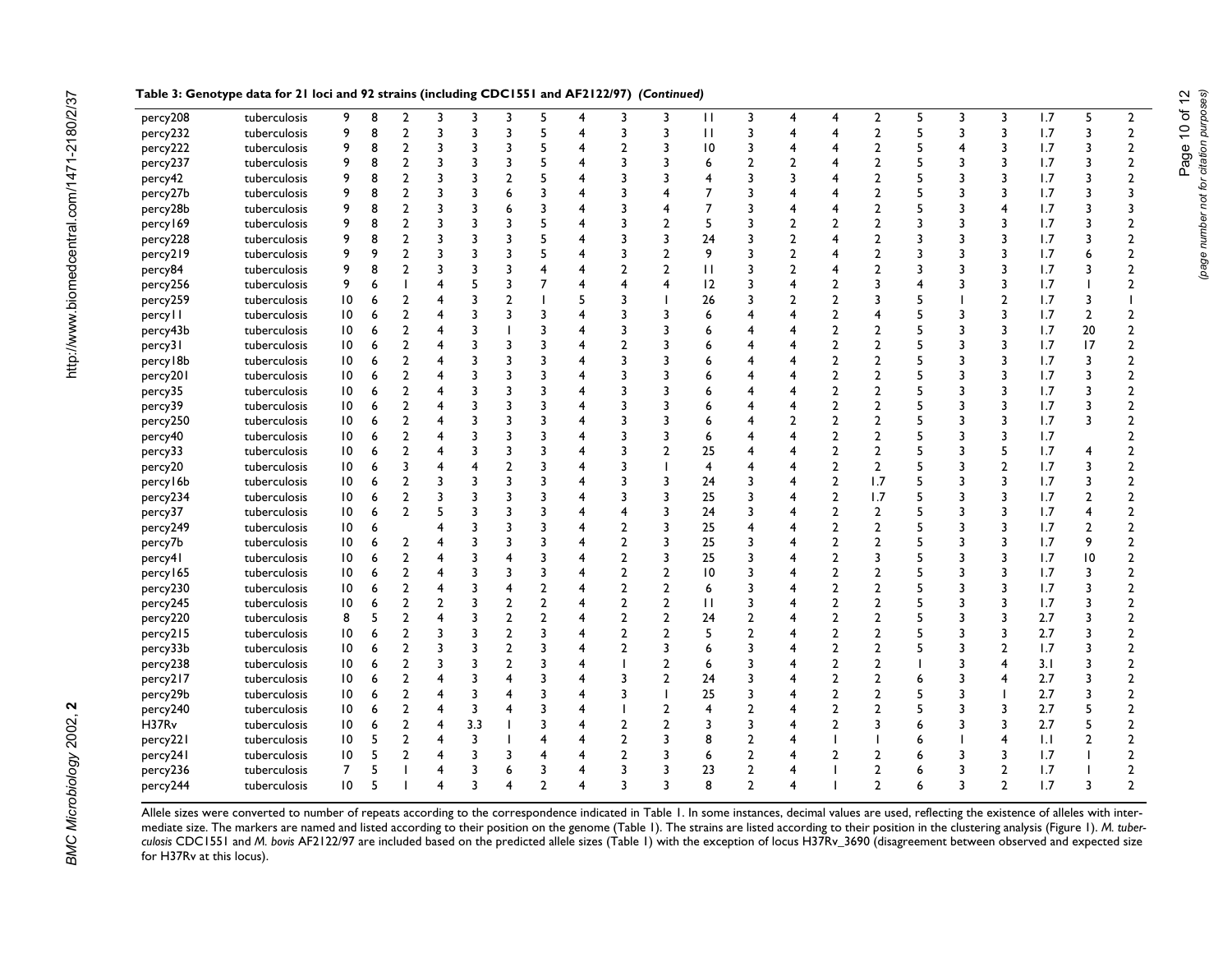

# <span id="page-10-0"></span>**Figure 3**

**Set-up of the genotyping on agarose gels** . The figure illustrates the usual setup for the running of pcr products on agarose gels. Twelve DNA samples (including two "H37Rv" control lanes) are typed at two loci. A 100 bp ladder size marker lane (L) flanks both sides of each group of 6 PCR products. The experiment shown is part of a reproducibility test. The ten blinded-coded samples are numbered from one to ten (percy59, percy55, percy40, percy189a, percy122, percy33, percy28b, percy33b, percy31, percy53). The number of units is easily deduced from the pattern observed, the largest alleles contain six copies of the repeat unit.

cubated at 95°C for 30 minutes. The tube was then centrifuged and the supernatant was recovered.

# *Identification of tandem repeats*

[The tandem repeats database described in \[1\] and accessi](http://minisatellites.u-psud.fr)ble at [http://minisatellites.u-psud.fr] was used to identify tandem repeats with a predicted size which differs between the two strains H37Rv [24] and CDC1551 [19]. The database uses the Tandem Repeat Finder software [\[25\] \[](http://minisatellites.u-psud.fr)[http://tandem.biomath.mssm.edu/trf.html\] to iden](http://tandem.biomath.mssm.edu/trf.html)[tify tandem repeats in bacterial genomes. Predicted PCR](http://tandem.biomath.mssm.edu/trf.html) [products size in](http://tandem.biomath.mssm.edu/trf.html) *M. bovis* AF2122/97 was deduced using the *M. bovis* [blast server at \[http://www.sanger.ac.uk/](http://www.sanger.ac.uk/Projects/M_bovis/blast_server.shtml) [Projects/M\\_bovis/blast\\_server.shtml\].](http://www.sanger.ac.uk/Projects/M_bovis/blast_server.shtml)

# *Minisatellite PCR amplification and genotyping*

PCR reactions were performed in 15 µl containing approximately 1 ng of DNA (2  $\mu$ l of the thermolysate),  $1 \times PCR$ buffer, 1 unit of Taq DNA polymerase, 200 µM of each dNTP, 0.3 µM of each flanking primer. The Taq DNA polymerase was obtained from Qbiogen and used as recommended by the manufacturer.

PCR reactions were run on a MJResearch PTC200 thermocycler. An initial denaturation at 94°C for five minutes was followed by 40 cycles of denaturation at 94°C for 1 minute, annealing at 62°C for one minute (except for H37Rv\_0079 and H37Rv\_2387 : annealing temperature 55°C), elongation at 72°C for 90 seconds, followed by a final extension step of 10 minutes at 72°C. Five microliters of the PCR products were run on standard 2% agarose gel (Qbiogen) in  $0.5 \times$  TBE buffer at a voltage of 10 V/cm (10× TBE is 890 mM Tris base, 890 mM boric acid, 20 mM EDTA, pH 8.3). Samples were manipulated and dispensed (including gel loading) with multi-channel electronic pipettes (Biohit) in order to reduce the risk of errors. Gel length of 20 cm were used. Gels were stained with ethidium bromide, visualized under UV light, and photographed.

Allele sizes were estimated using a 100 bp ladder (MBI Fermentas or Biorad) as size marker. Each 50 wells gel contained 8 regularly spaced size-marker lanes. In addition, strain H37Rv was included as a control for size assignments (one H37Rv control for each set of five DNA samples; see Figure [3](#page-10-0)). Gel images and resulting data were managed using the Bionumerics software package (version 3.0, Applied-Maths, Belgium).

# *Data analysis and on-line access*

Band size estimates were exported from Bionumerics and converted to number of units. The resulting data was imported in Bionumerics as an opened character data set. Clustering analysis of genotyping data was performed using the Bionumerics package (categorical and Ward). The use of the categorical coefficient implies that the character states are considered as unordered. The same weight is given to a large vs. a small number of differences in the number of repeats at a locus. Among the many possibilities available for clustering analysis, the categorical and Ward combination were empirically selected for their ability to cluster the strains in almost perfect agreement with the microbiological analysis (Figure 1).

The web-page site running identifications was developed using the BNserver application (version 3.0, Applied-Maths, Belgium).

# **Authors' contributions**

[PLF has compiled and evaluated previously described](http://minisatellites.u-psud.fr) markers, evaluated new markers, and genotyped the strains. FD has analyzed the H37Rv, CDC1551 and AF2122/97 sequence data to identify tandem repeats, and is the curator of the tandem repeat database [http://minisatellites.u-psud.fr] in which known data on individual markers is available. FD and GV have designed and set-up the internet strain identification service. GV conceived the study and participated in its design and coordination. MF and JLK have isolated and characterized the strains at the [biochemical level, and also prepared PCR-quality DNA.](http://minisatellites.u-psud.fr)